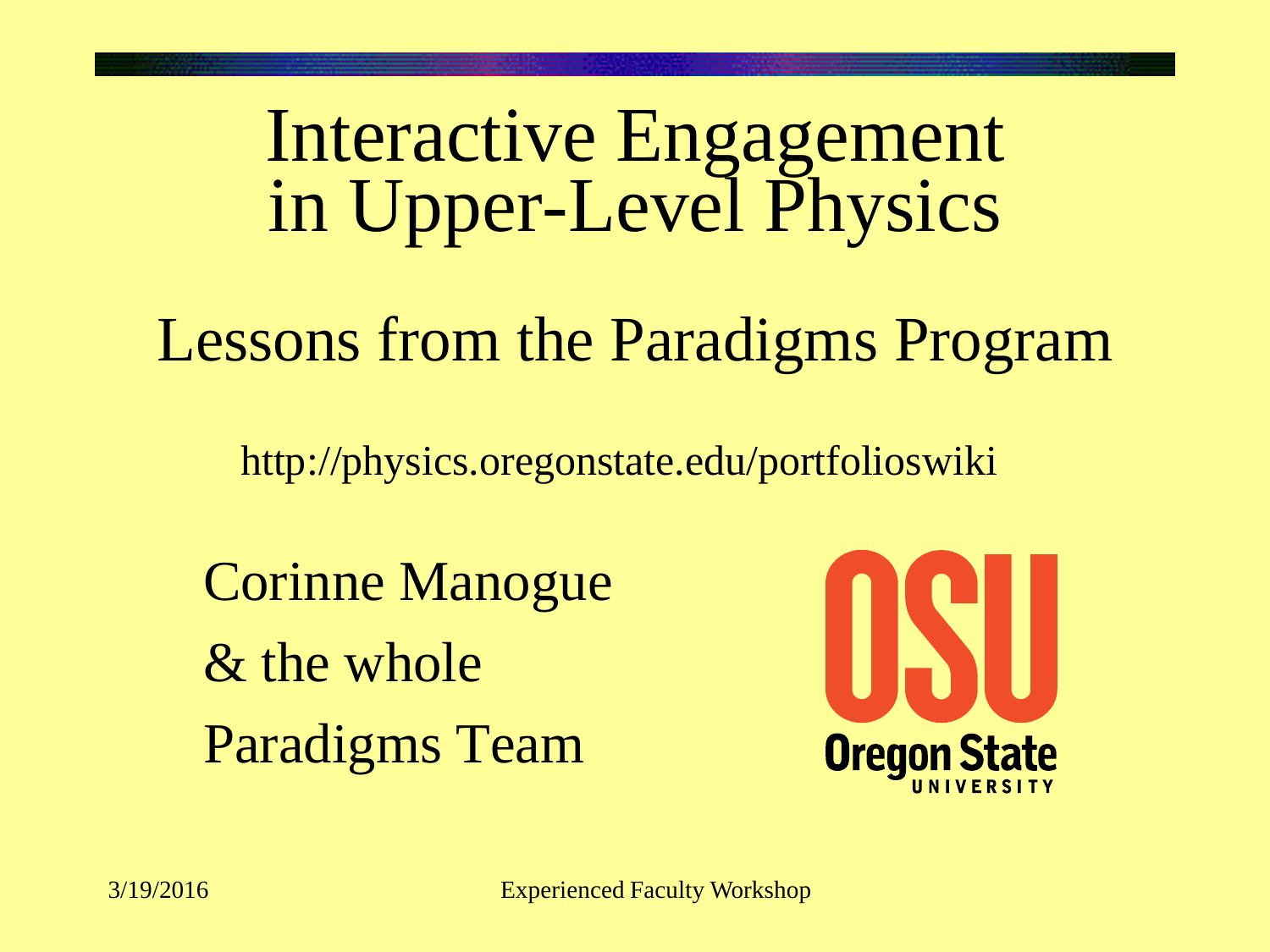# Support

- National Science Foundation
	- DUE-9653250, 0231194, 0618877
	- DUE-0837829, 1023120, 1323800
	- DUE-0088901, 0231032, 0837829
- Oregon State University
- Oregon Collaborative for Excellence in the Preparation of Teachers
- Grinnell College
- Mount Holyoke College
- Utah State University





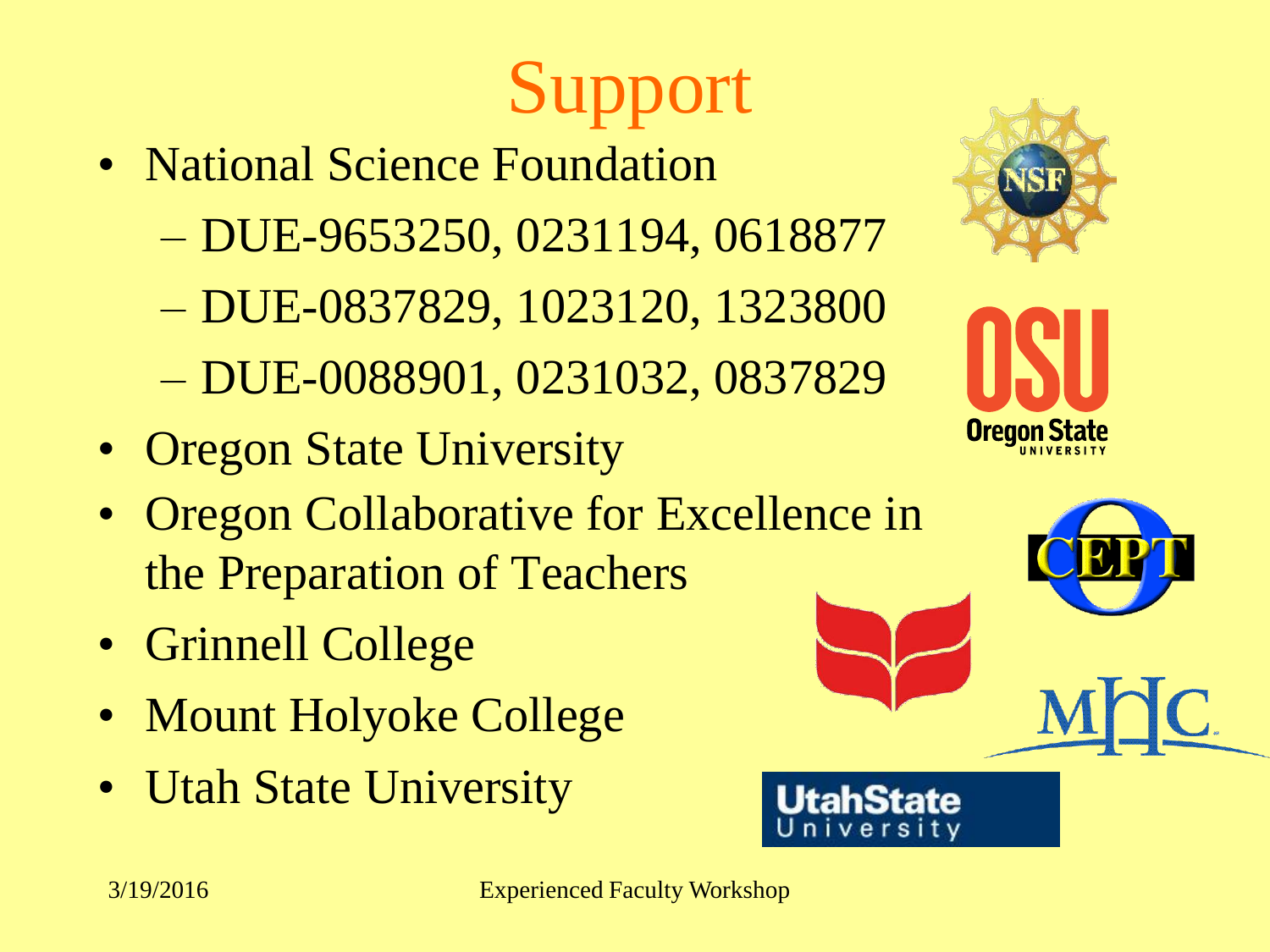## What is the purpose of education?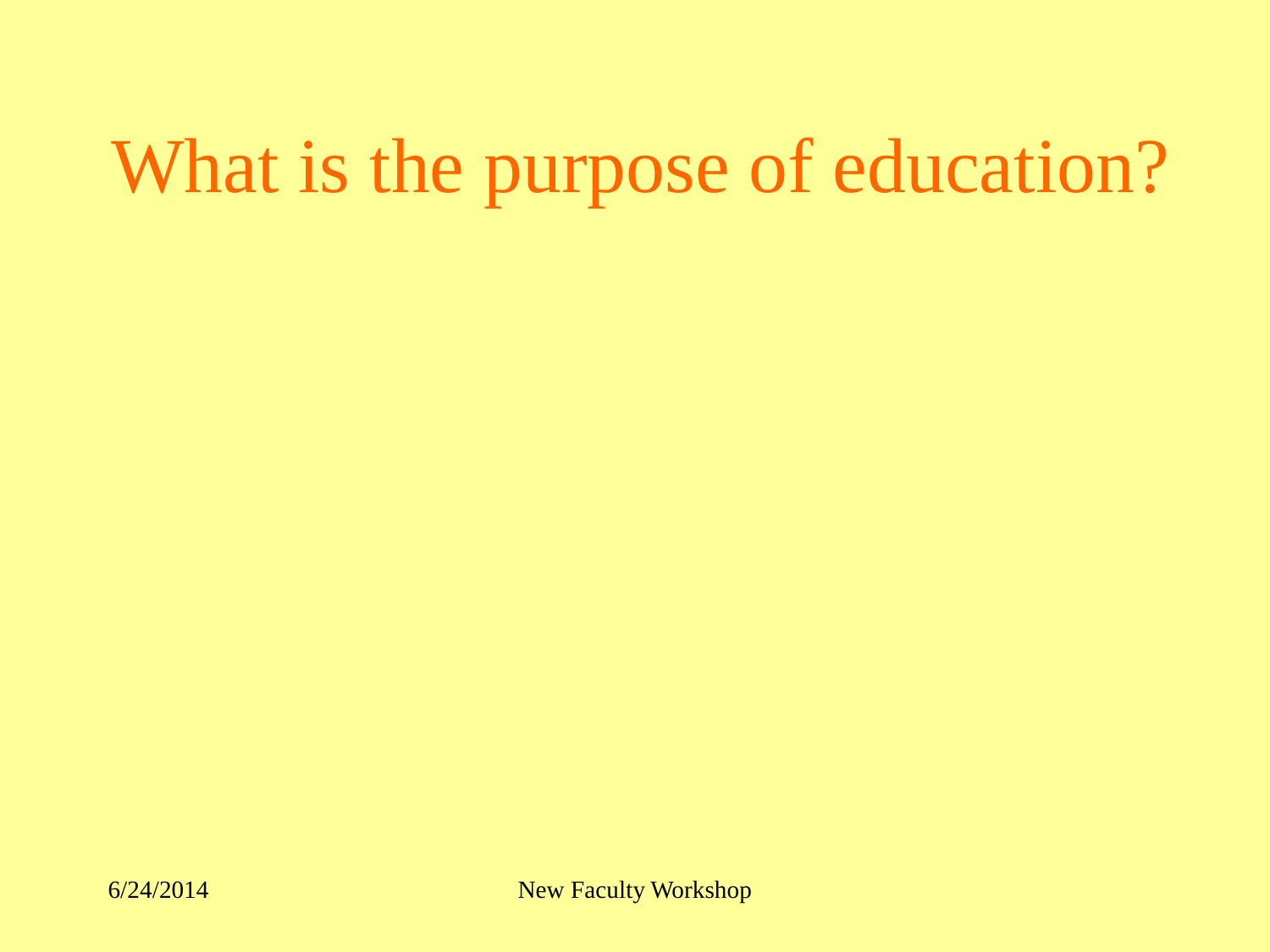The Purpose of Education —Many purposes

- To become a useful citizen.
- To contribute to the progress of one's country.
- To become a productive member of society.
- To achieve happiness.
- To find work.
- To improve one's standard of living.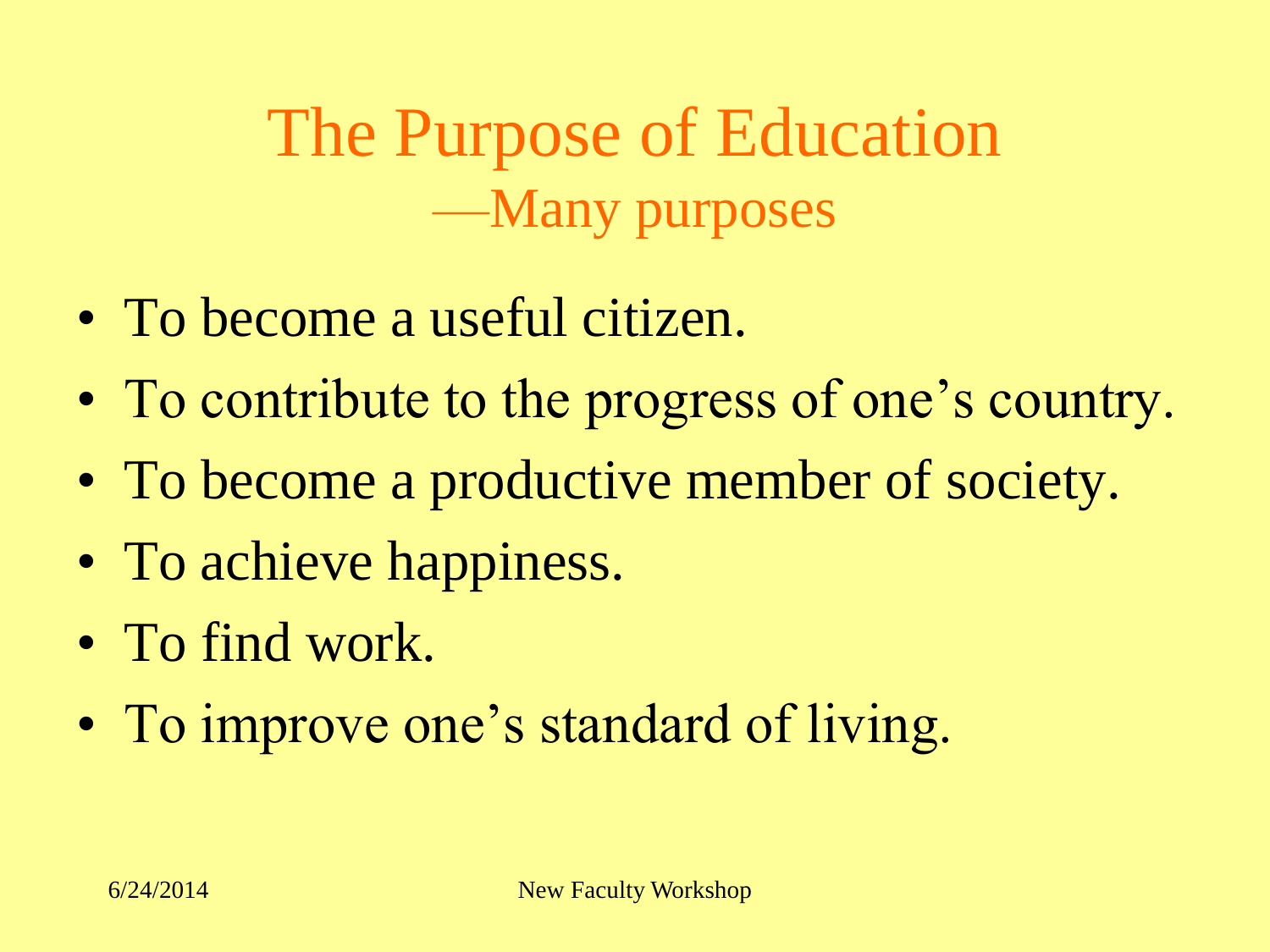The Purpose of Education —A challenging vision

"…the purpose of your education is your growth as an individual and the development of your capacity to contribute to the transformation of society."

#### —FUNDAEC

Fundación para la Aplicación y Enseñanza de las Ciencias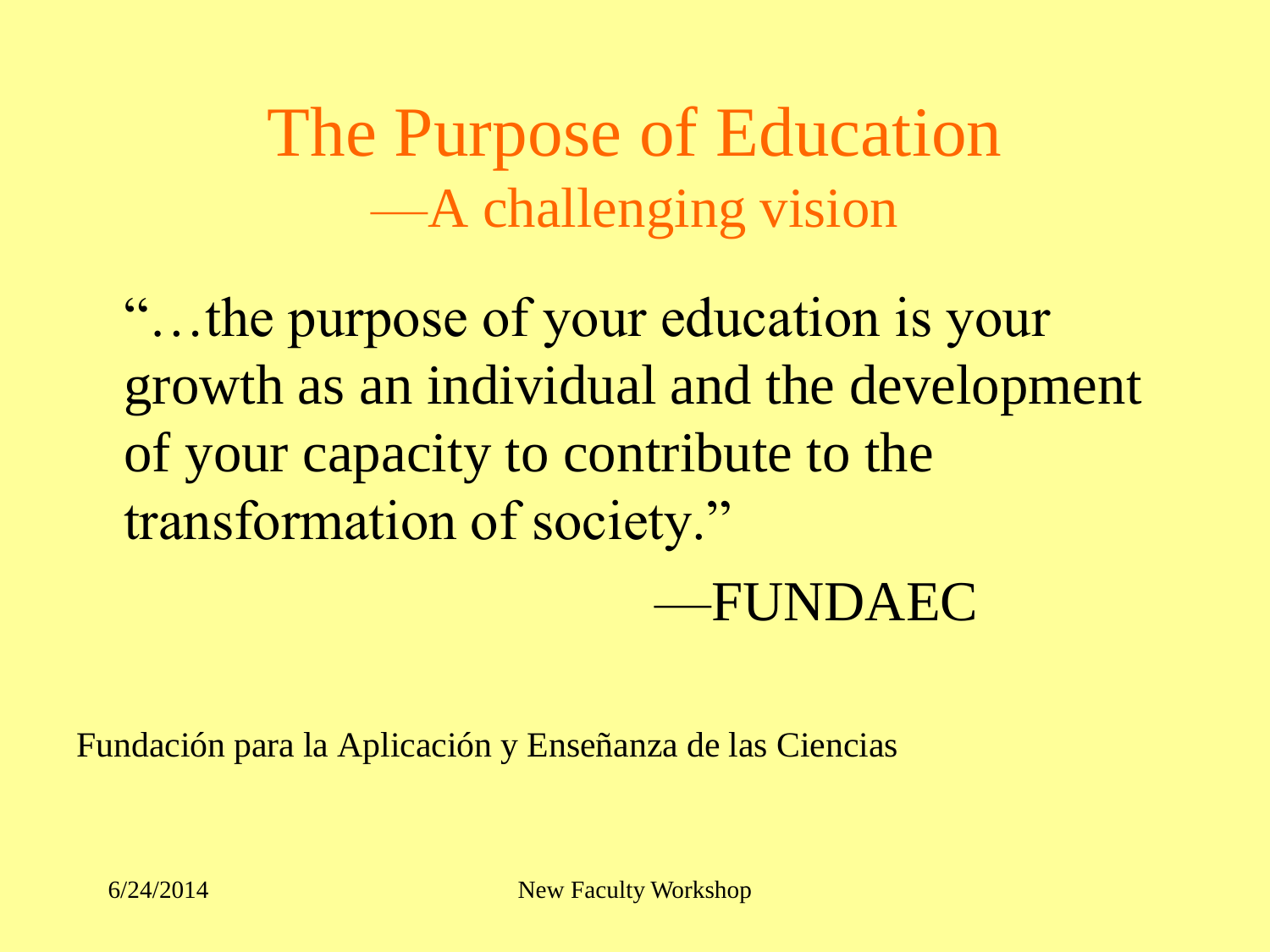#### Goals

- Goals affect:
	- What content you teach.
	- What pedagogical strategies you choose.
	- What and how you assess.
	- What you can teach afterwards.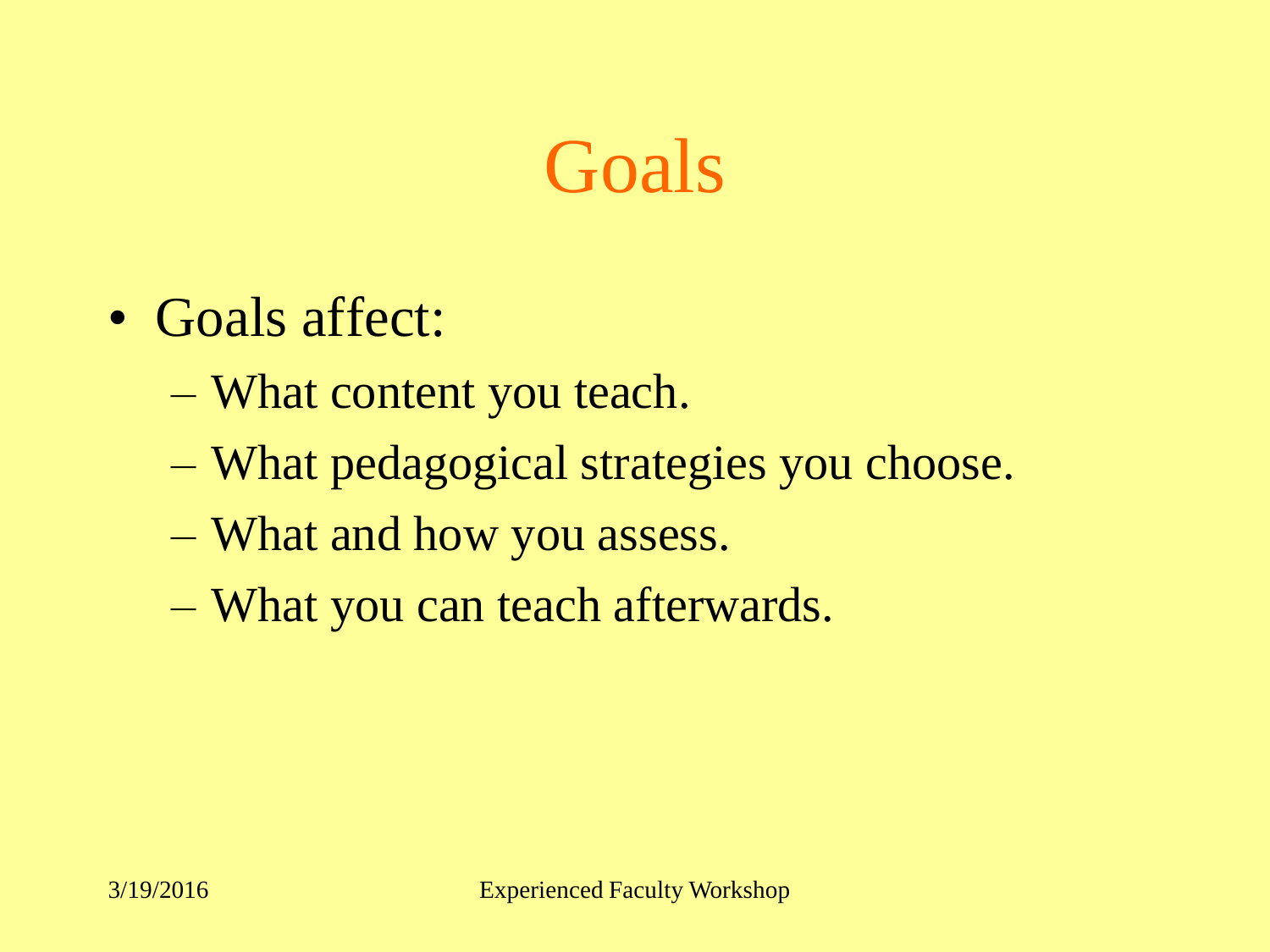#### Goals

- What are your goals for your:
	- Major
	- Course
	- Day
	- 10 minutes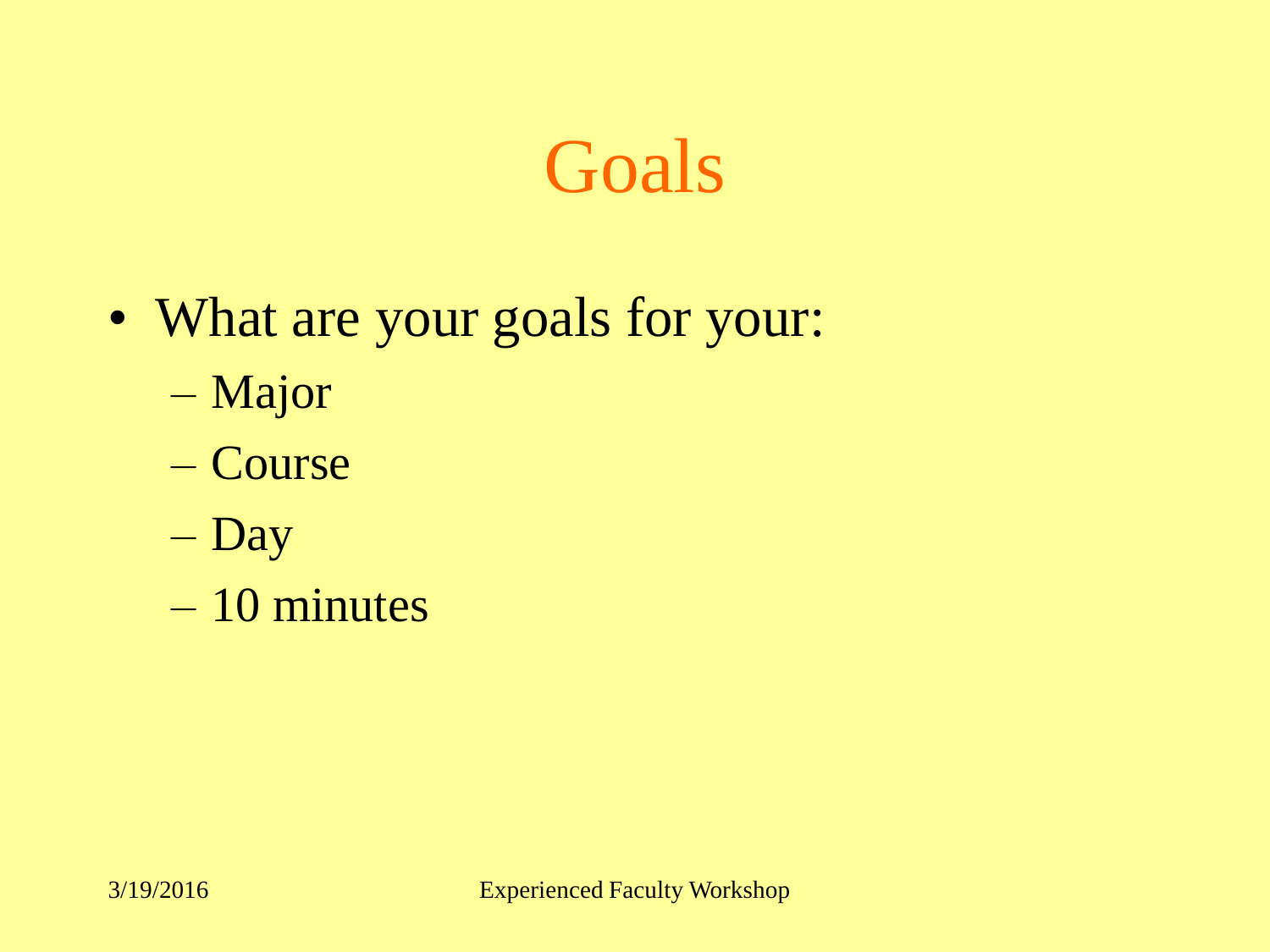## The Upper-Division

• On your small whiteboard give ONE way that the upper-division is different from the lower division.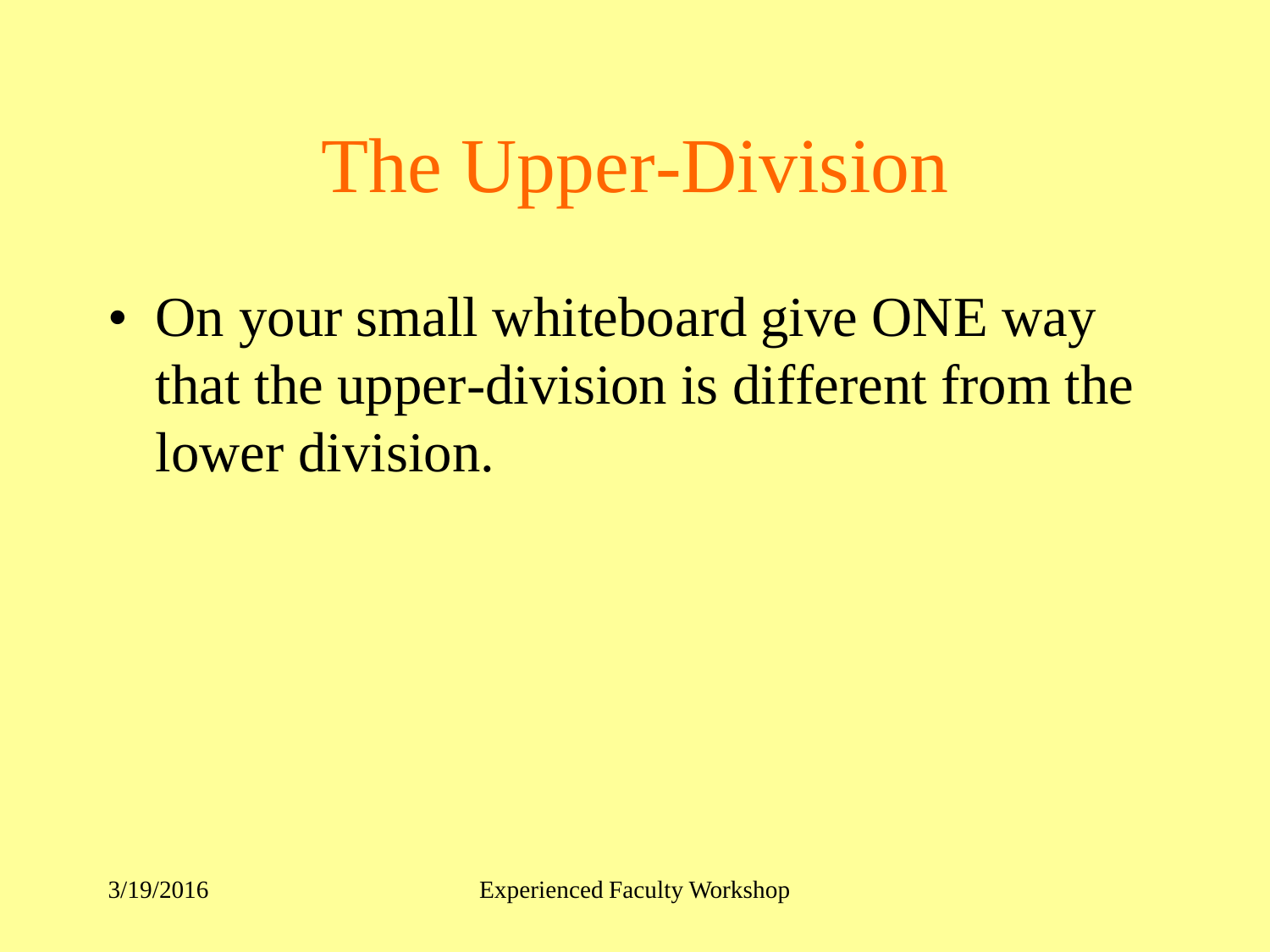## The Upper-Division

- Examples of how the upper-division is different from the lower division:
	- Smaller classes.
	- More invested students.
	- More complicated content.
	- More time/courses.
	- Opportunity to spiral.
	- Many students are timid/concerned.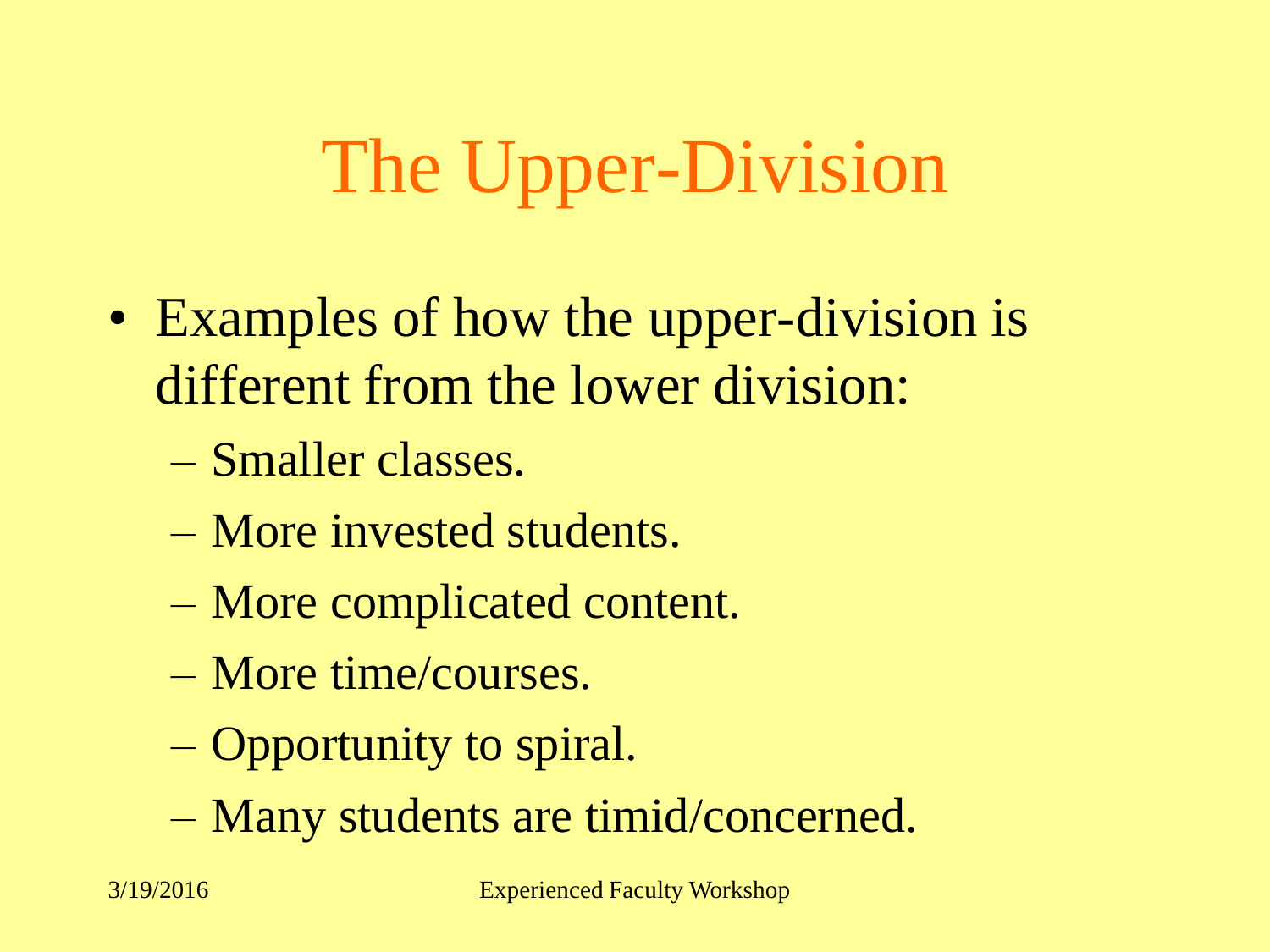#### Characteristics of Paradigms

- Reorder topics as professionals think.
- Collaborative planning.
- Sense-making, multiple-representations.
- Active engagement.
- Attend to students' self efficacy
- Explicit attention to professional development.
- Exploit the results of PER, cognitive science...
- Many sources of information.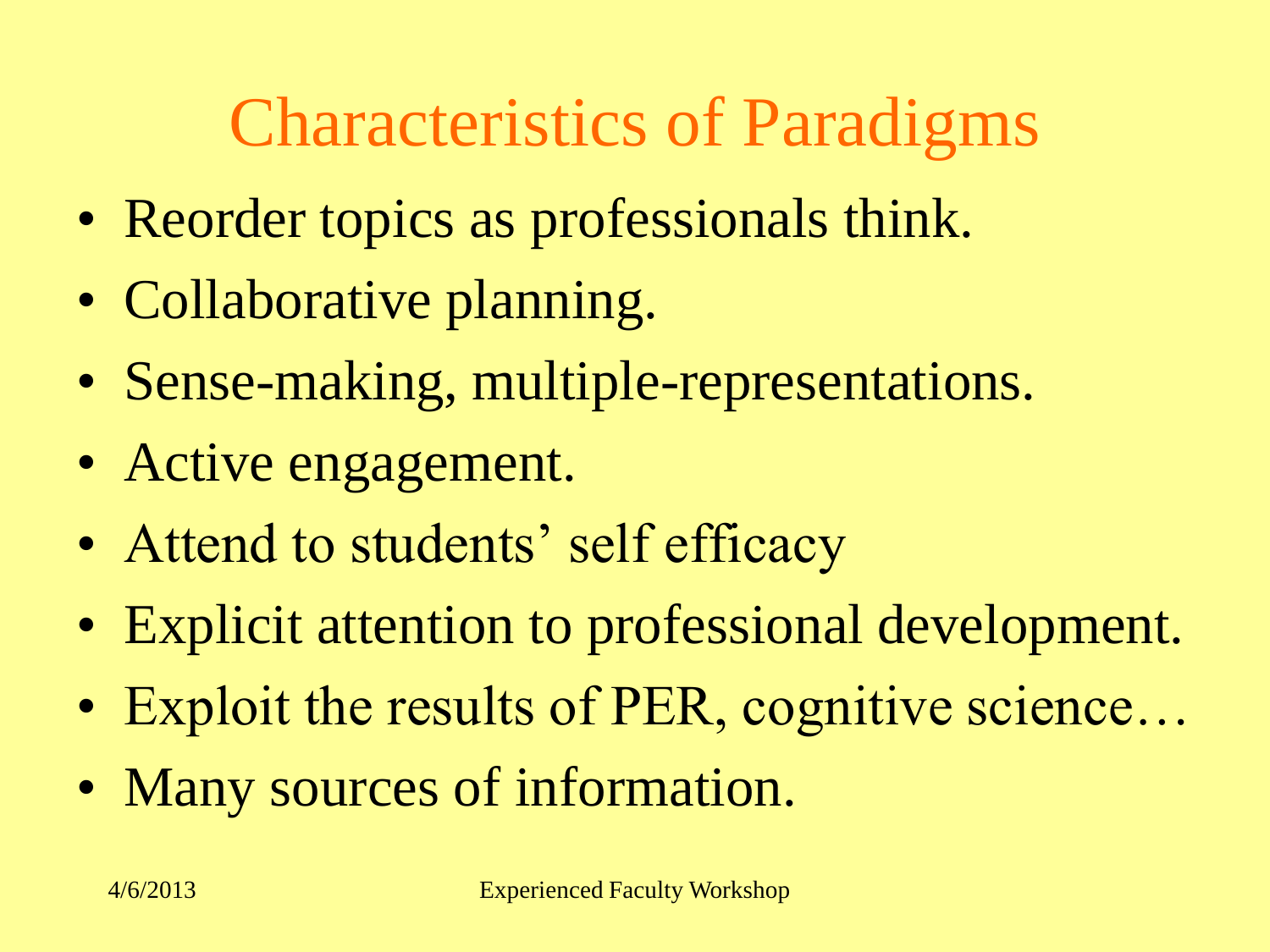The Paradigms Project —Paradigms (Junior Year)

- Fall
	- Symmetries & Idealizations
	- Static Vector Fields
	- Oscillations
- Winter
	- Spin & Quantum **Measurements**
	- 1-D Waves
	- Periodic Systems

- Spring
	- Energy & Entropy
	- Reference Frames
	- Central Forces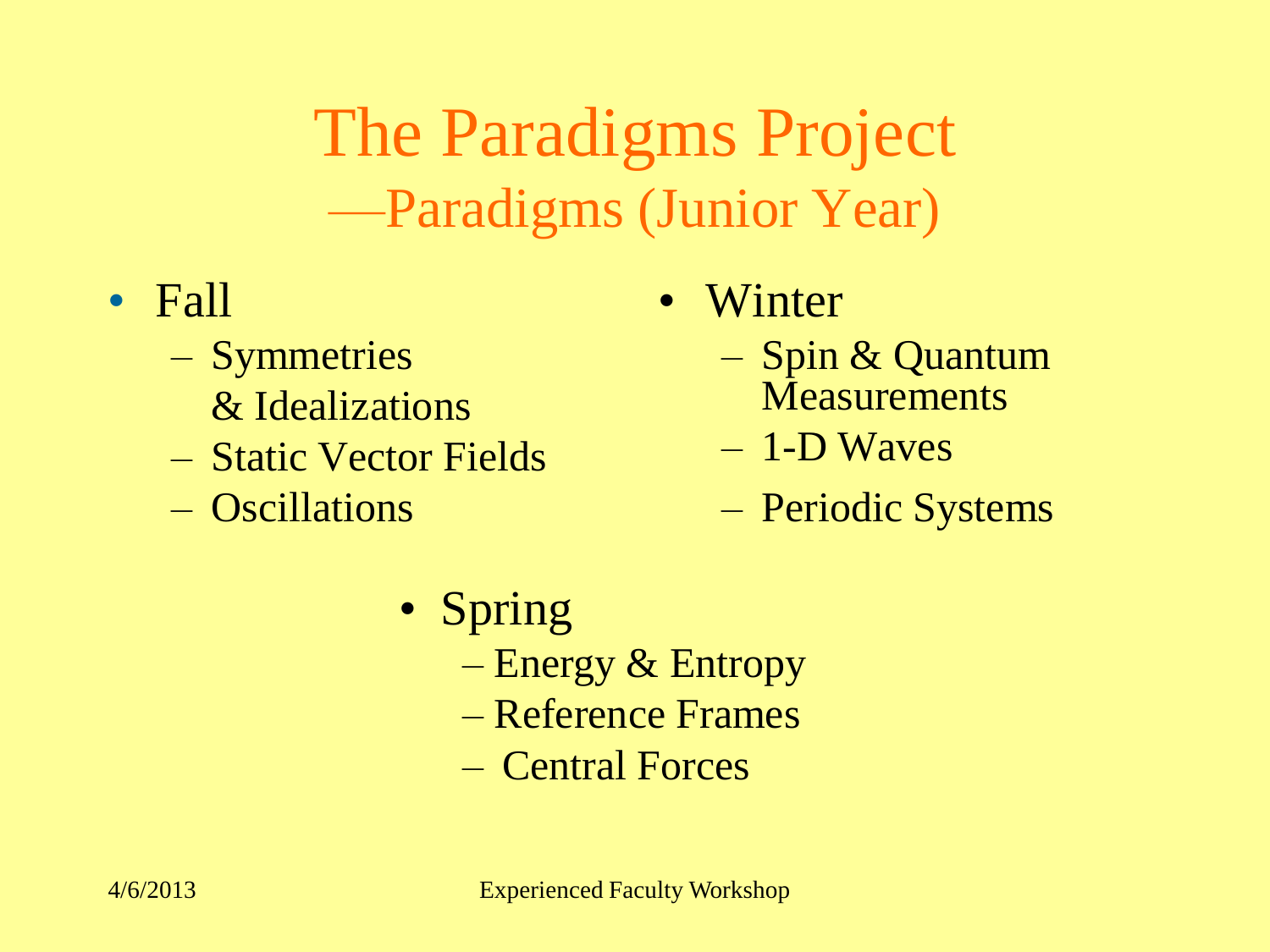Departmental Change —How Big is Your Vision?

Exploring the local minimum?

- Change or design one course?
- Institute one other departmental change? Great! Go for it.

Hiking over the mountains.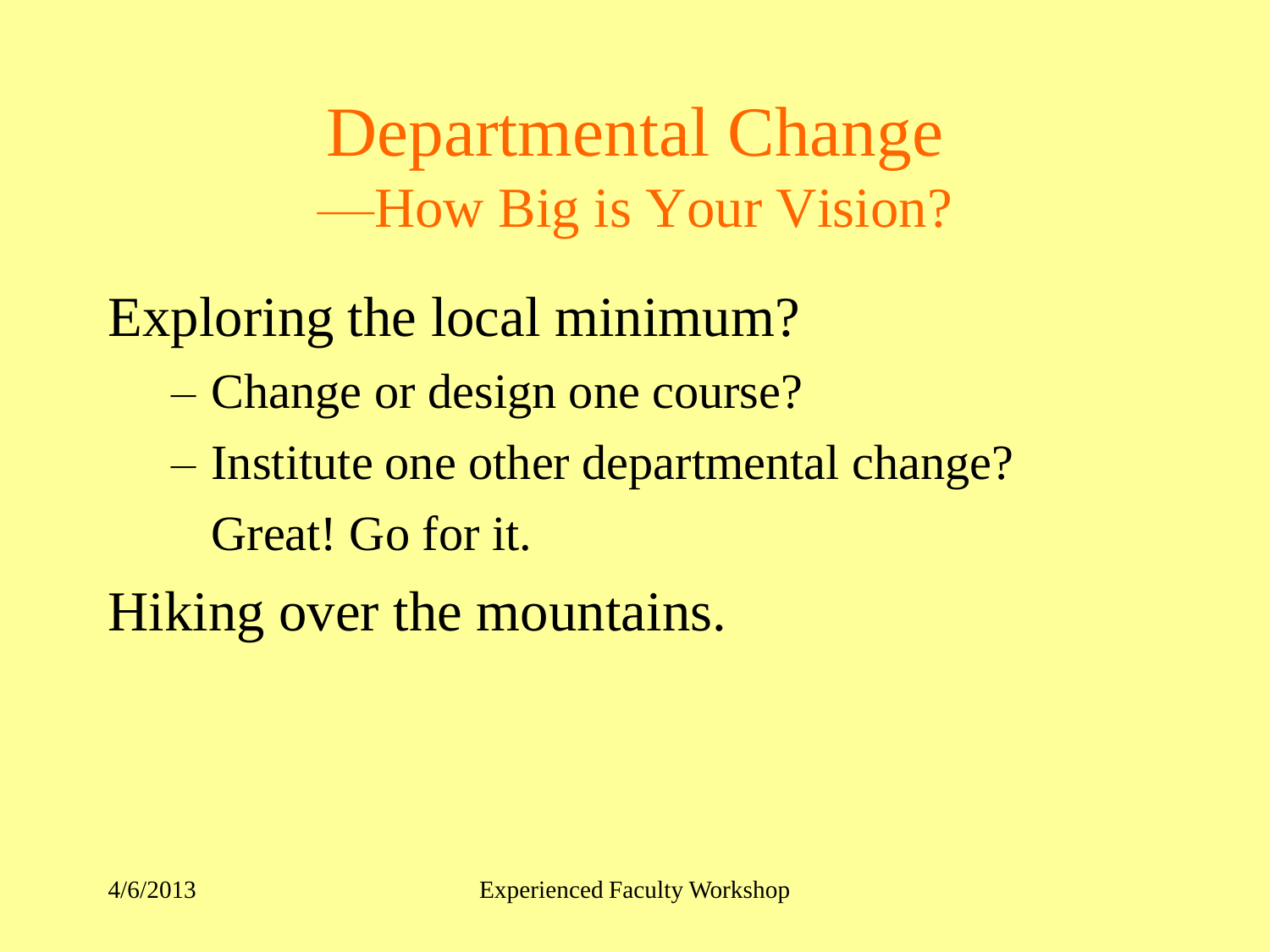## My Agenda Today

- Discuss a few "teaching principles" and related "teaching suggestions."
- Model and discuss different types of activities.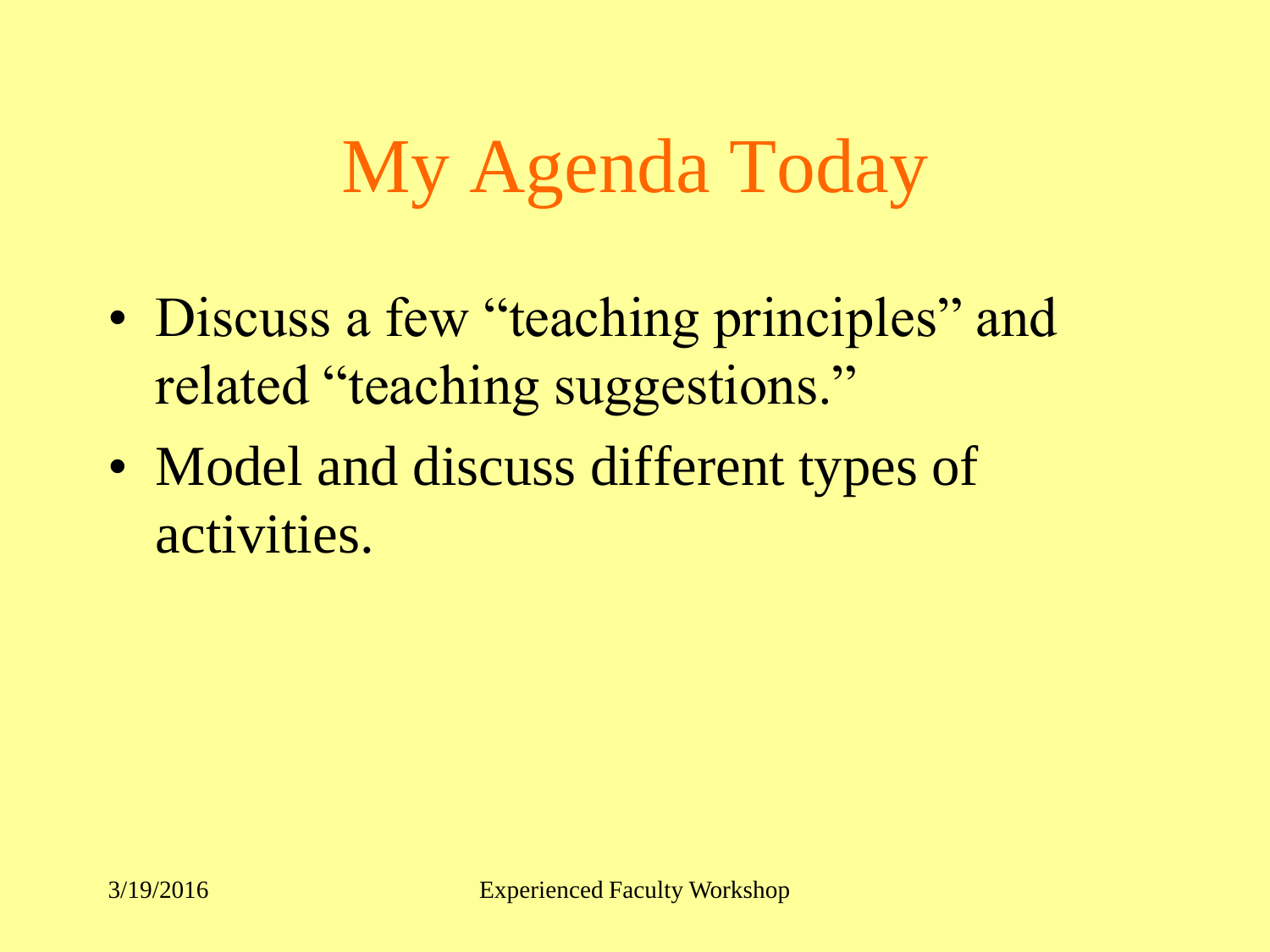## Teaching Principle

• Good teaching is like picking up someone else's baby.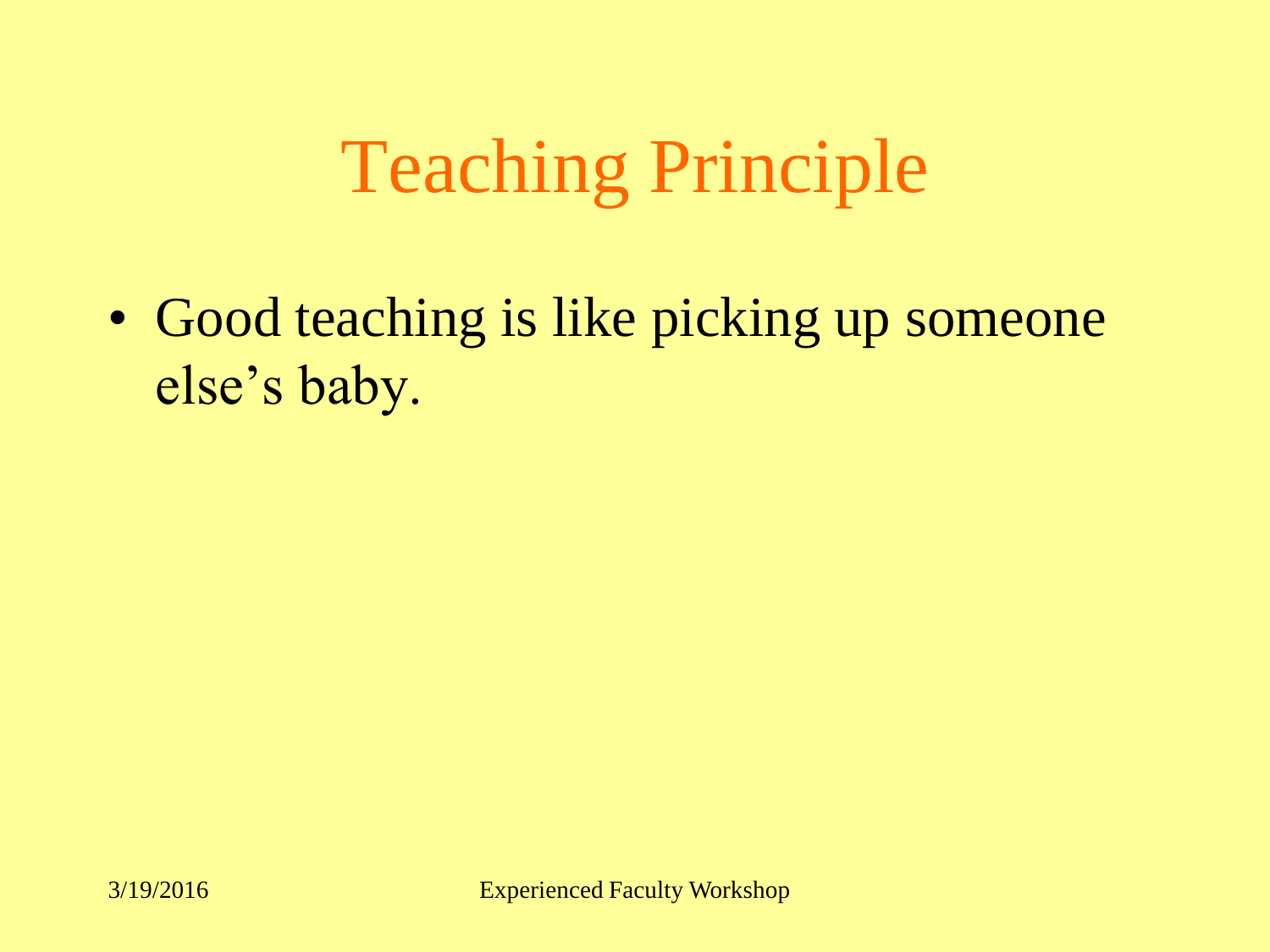## Suggestions

- Make learning safe in your classroom.
- Make the activities engaging.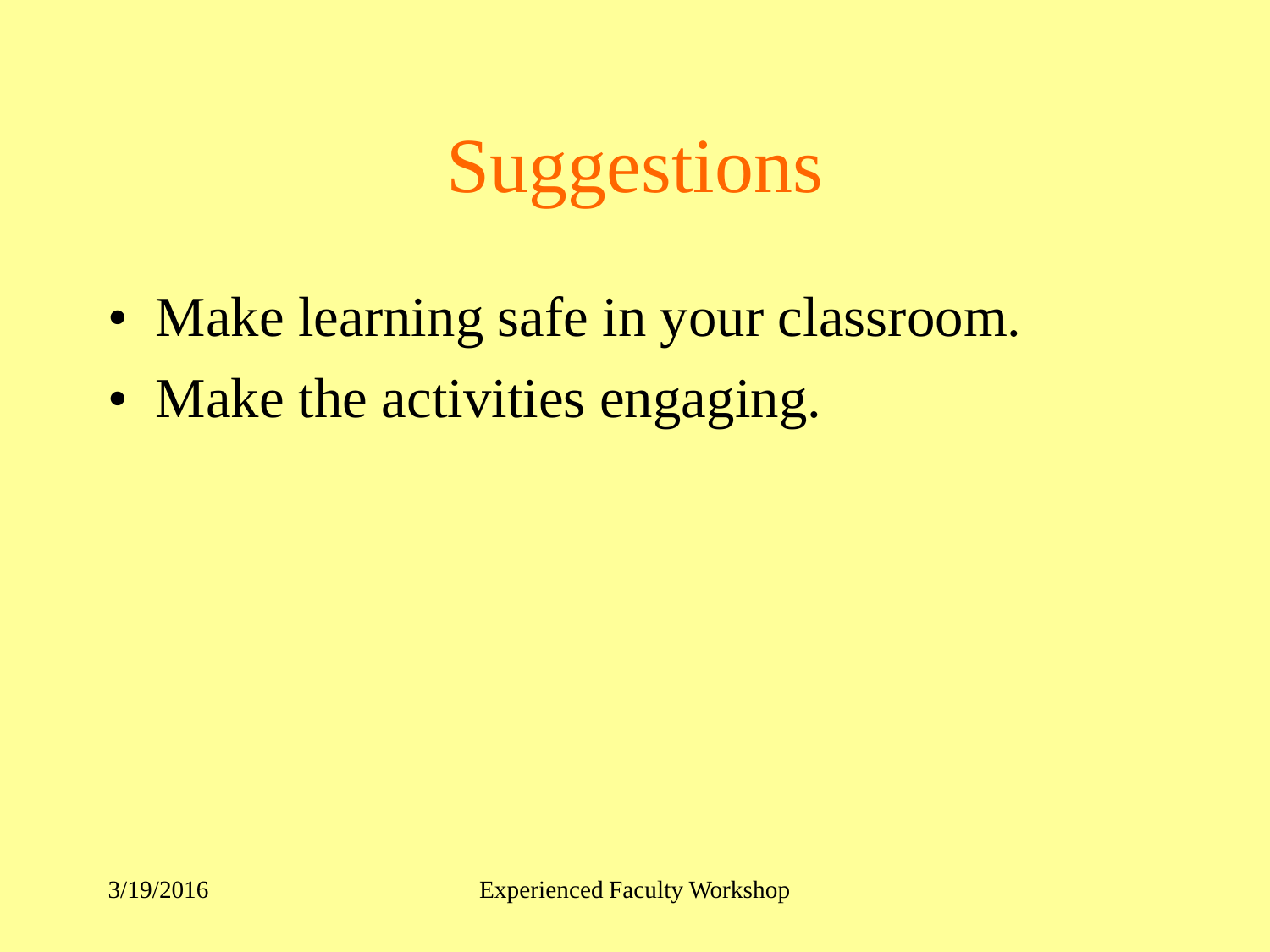## Teaching Principle

• Students are smarter than you think, but know far less.

## **Suggestions**

- Ask yourself when students would have learned something you expect them to know.
- Keep a list of "surprising" things that students don't know and use it to choose activities (PCK).
	- How to interpret the vertical axis.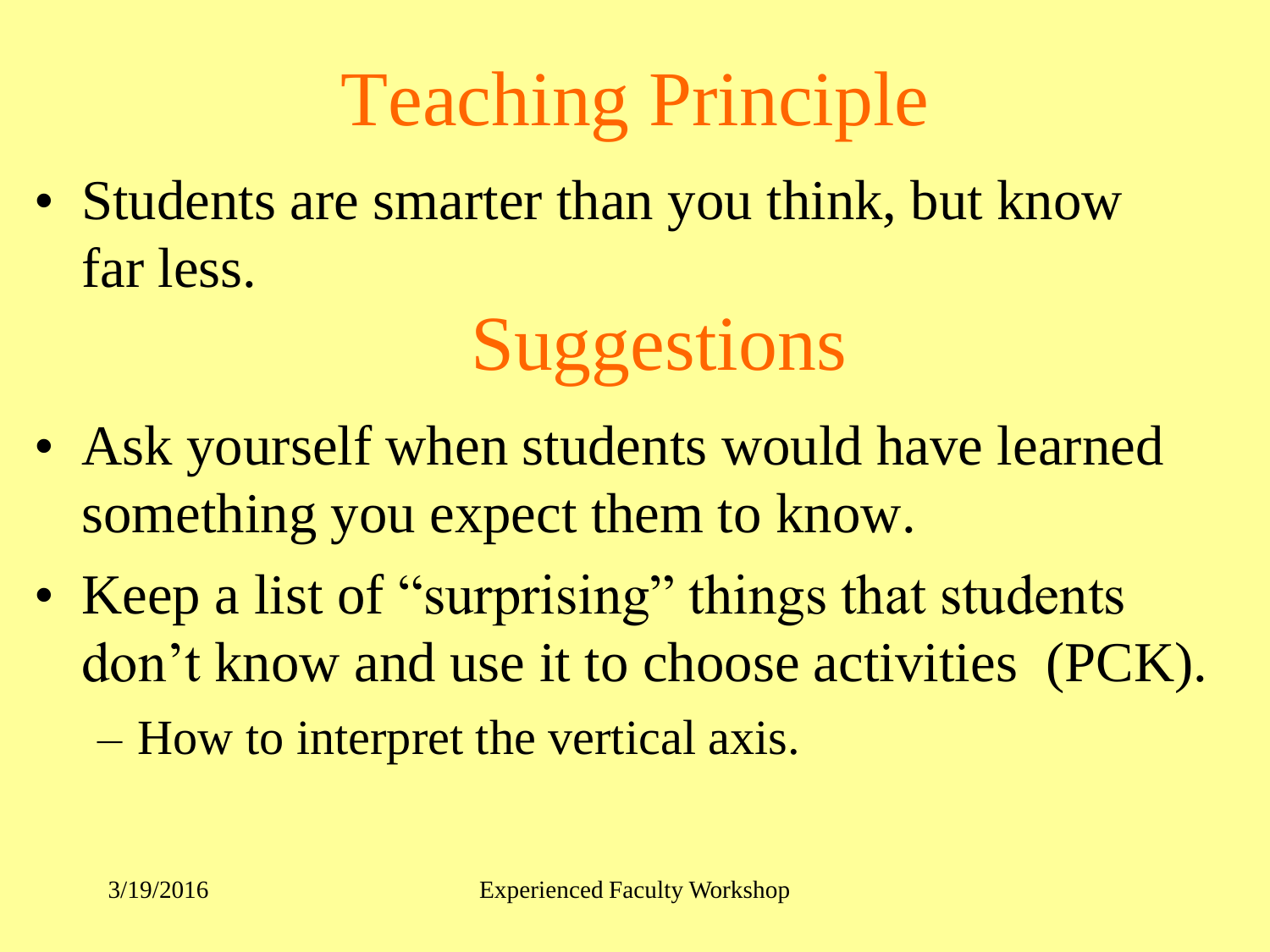## The Vertical Axis: Quantum Particle on a Ring

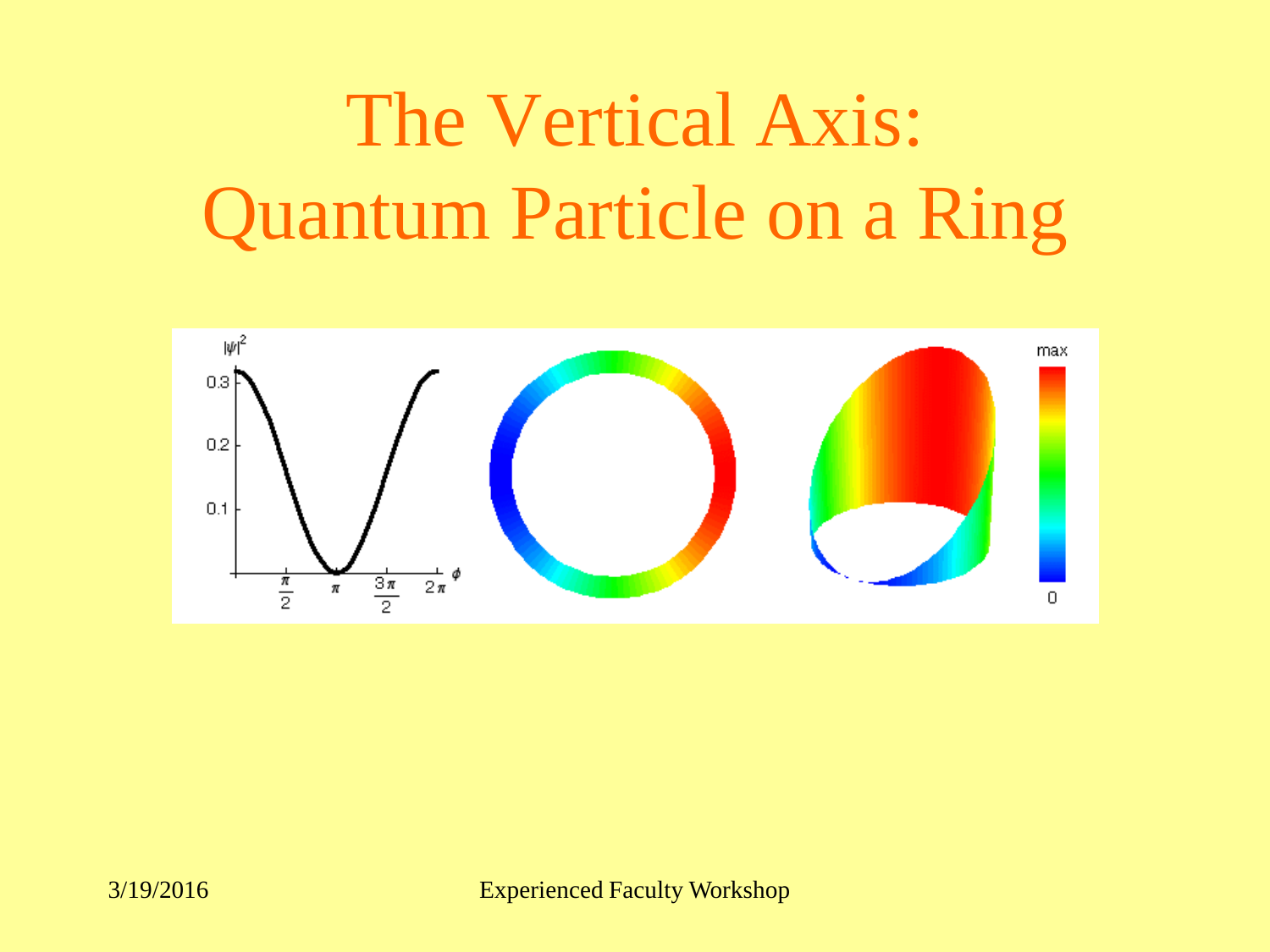# The Radial Axis: Quantum Rigid Rotor



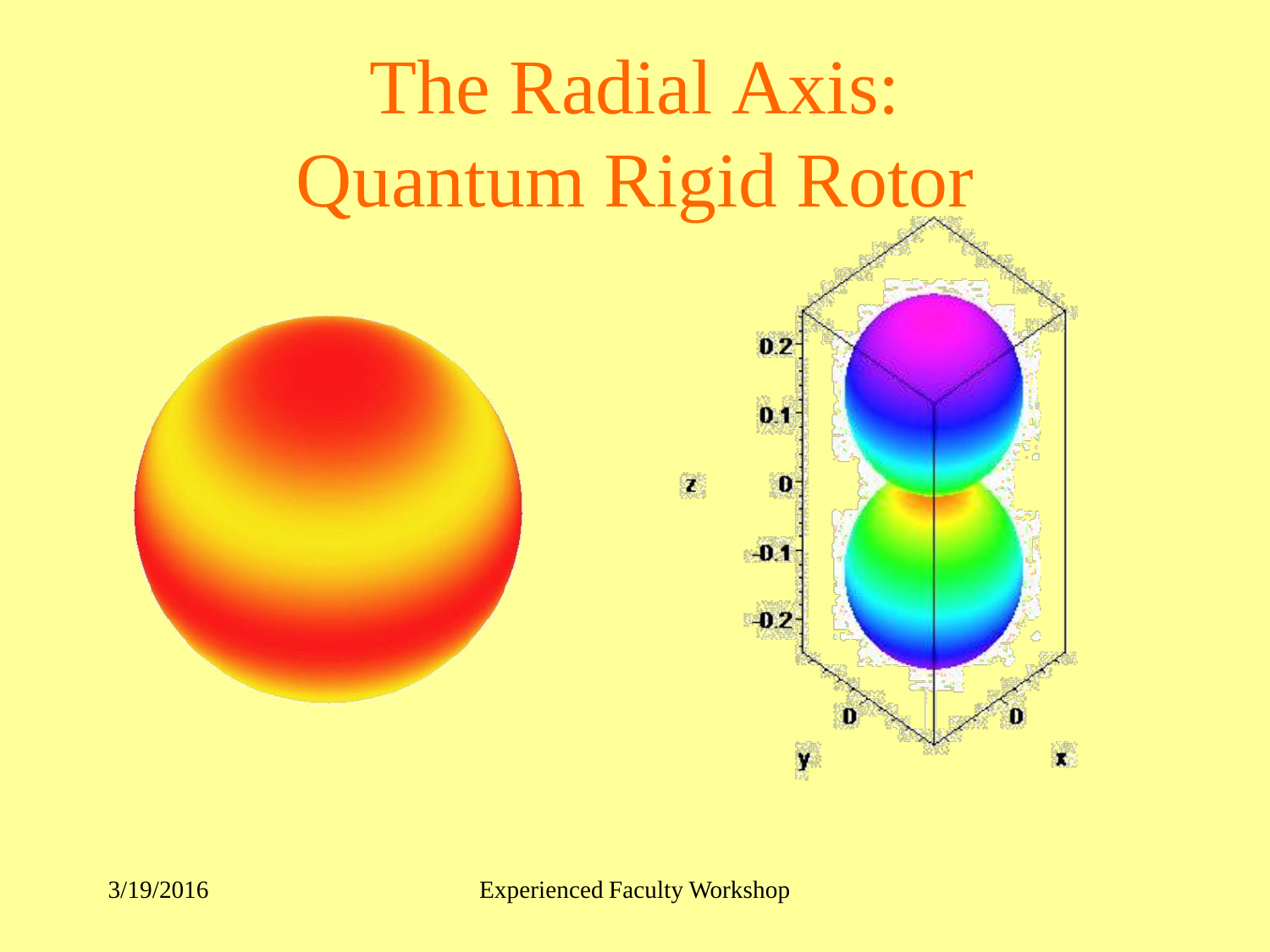## Hydrogen Atom

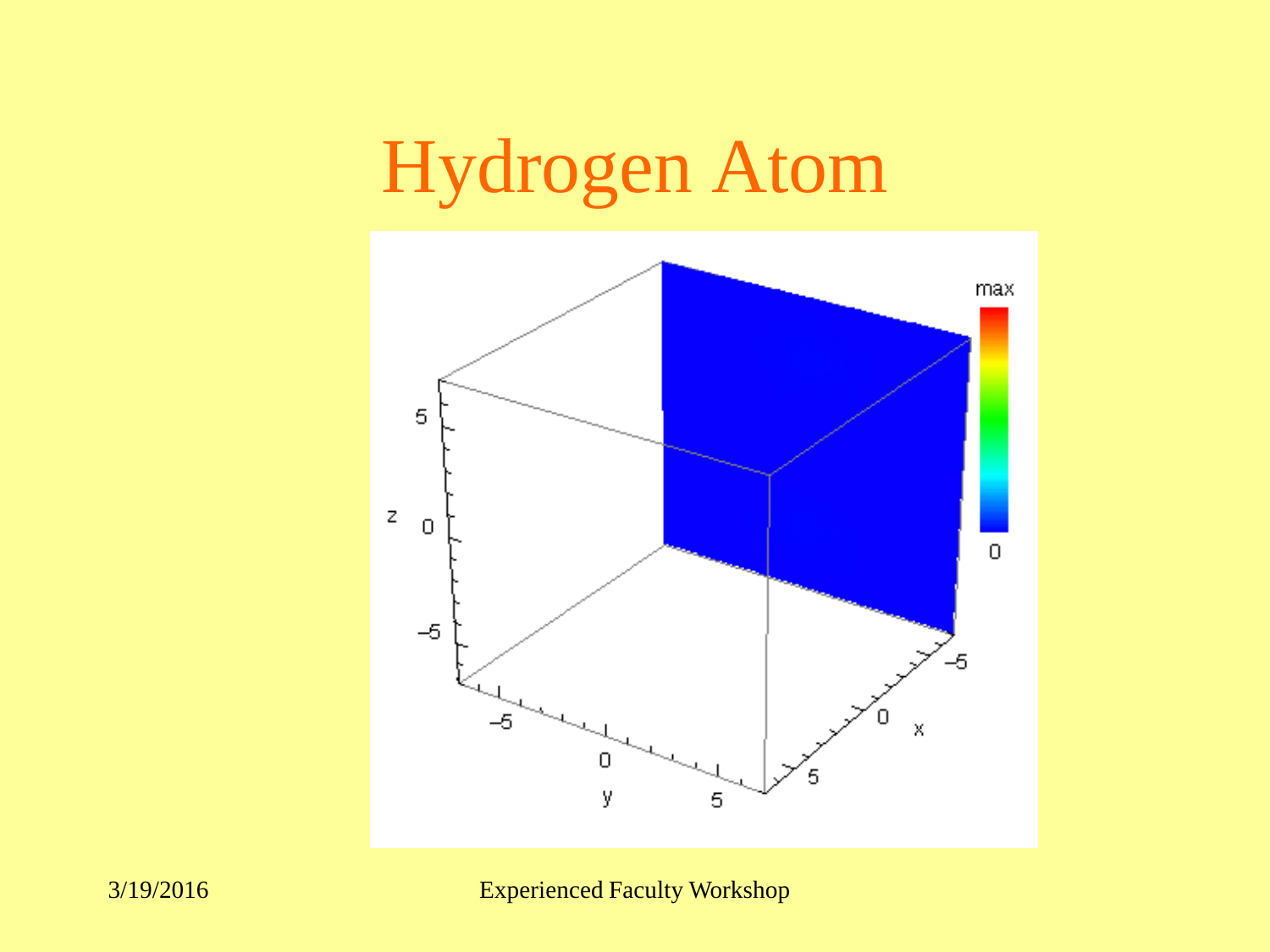## Simulations

- Design experiences based on known student problems.
- Choose thoughtfully:
	- "black box" (e.g. PhETs, OSP)
	- "open" (e.g. Mathematica/Maple)
	- "student code writing"
- Avoid "Ooooh-Aaahh!!!" by asking students to answer specific questions.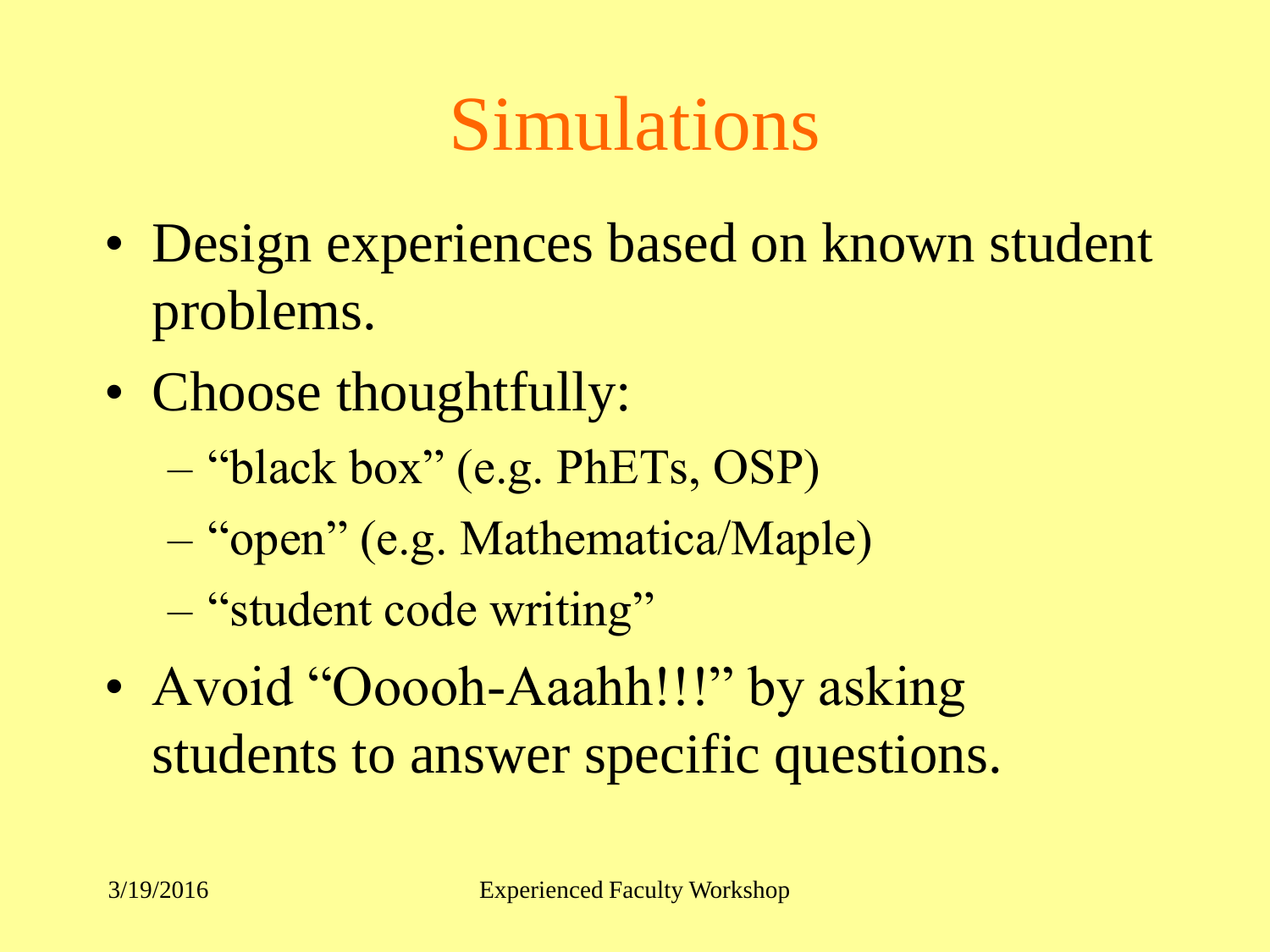## Teaching Principle

• Students have little experience with geometric visualization.

## Suggestion

• Use kinesthetic activities to tap into students' embodied cognition.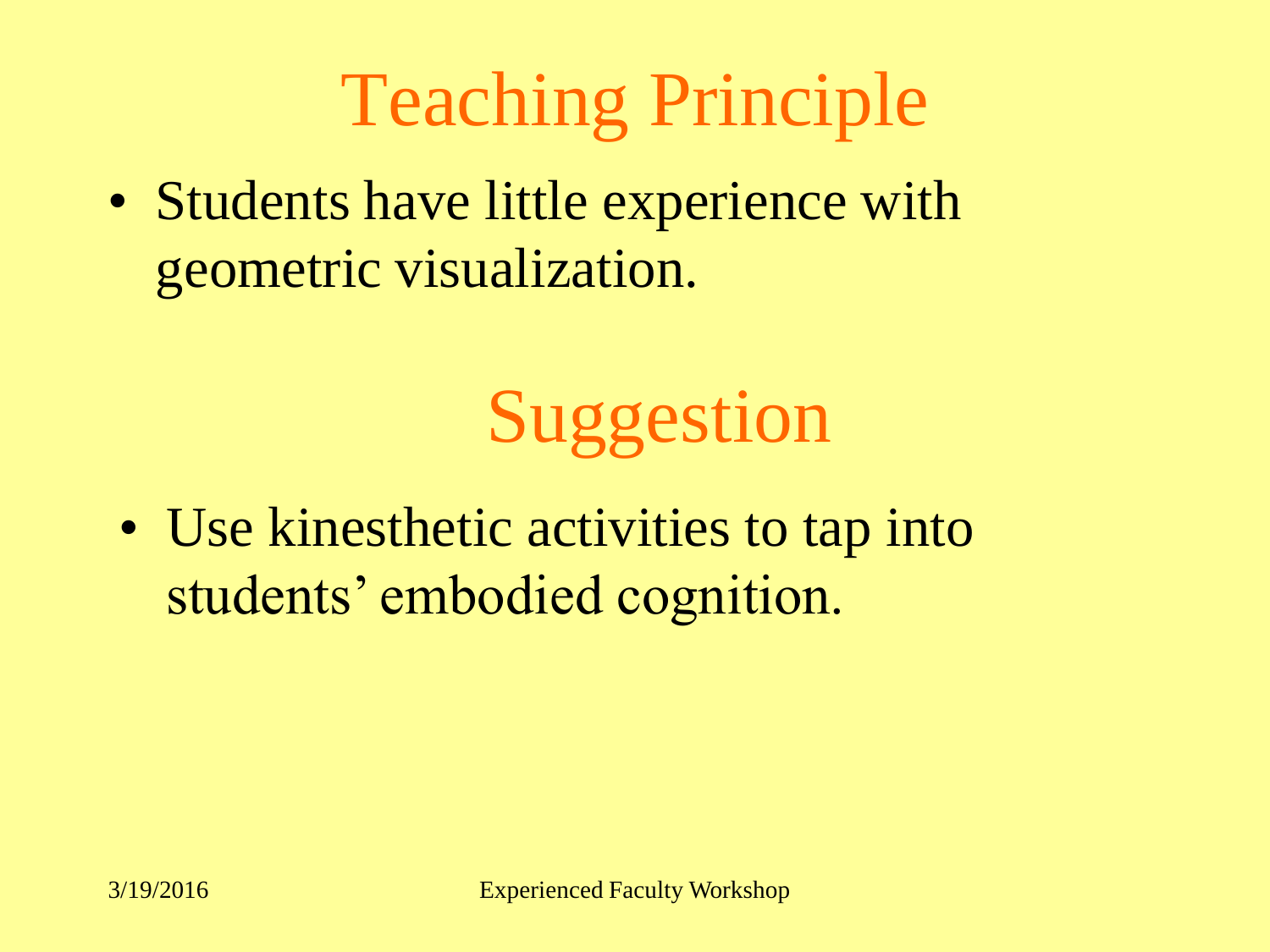#### Kinesthetic Activities

- Stand up.
- Each of you represents a point charge.
- Make a linear charge density.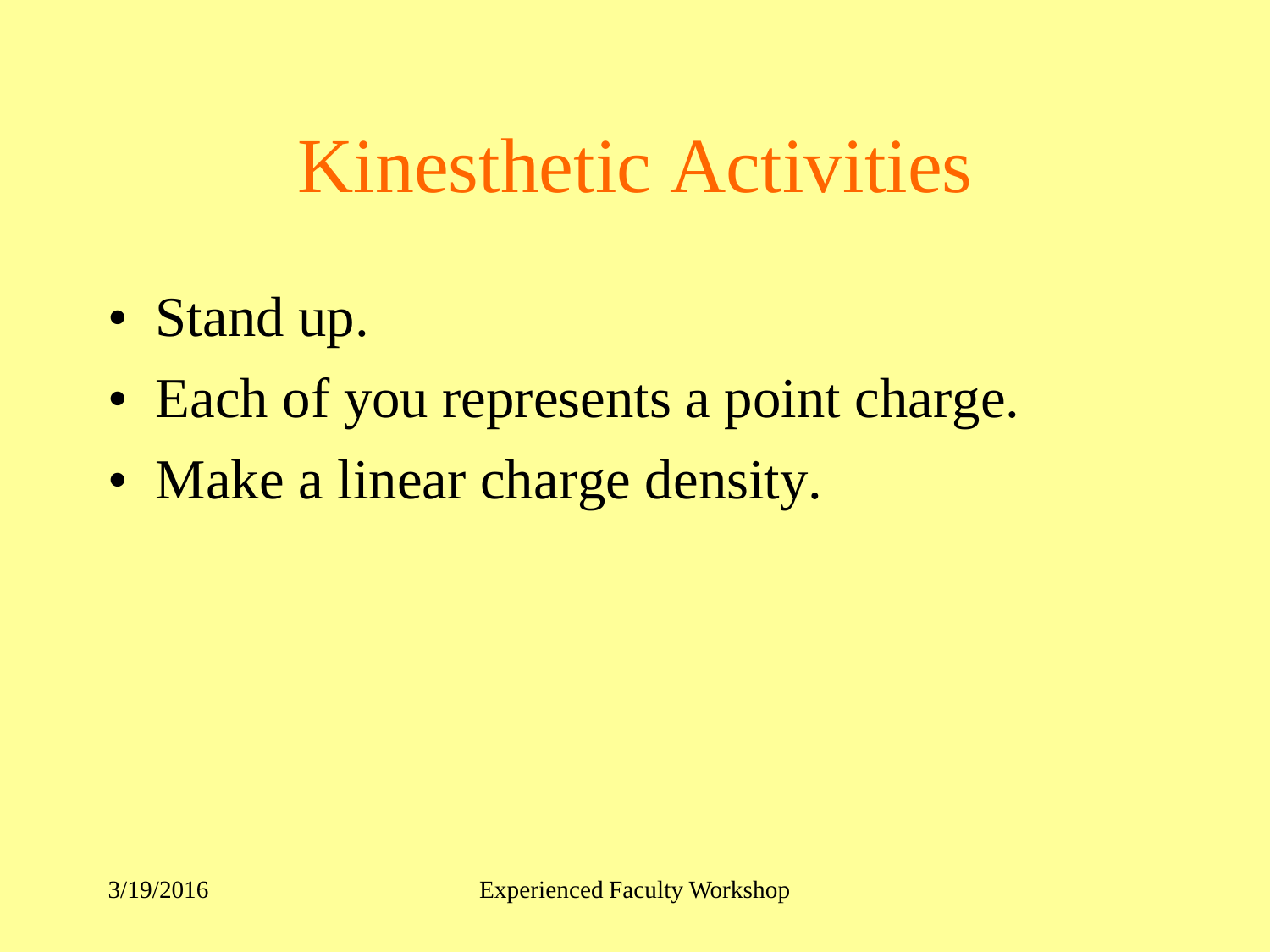## Teaching Principle

• It takes effort to bring information into working memory.

## Suggestion

• Use small whiteboards to help students activate the relevant information.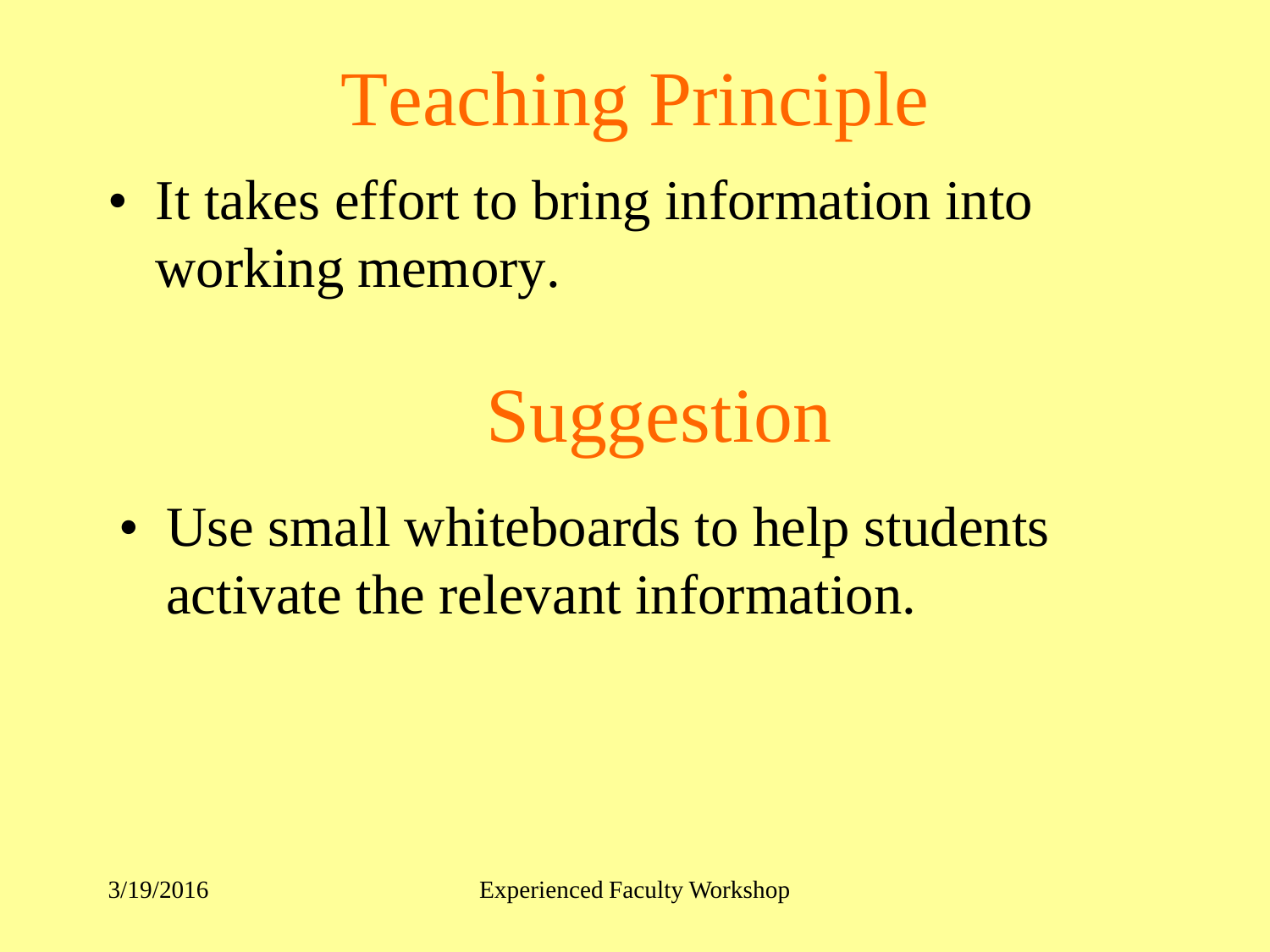#### Small Whiteboards

• On your small whiteboard, write something you know about the dot product.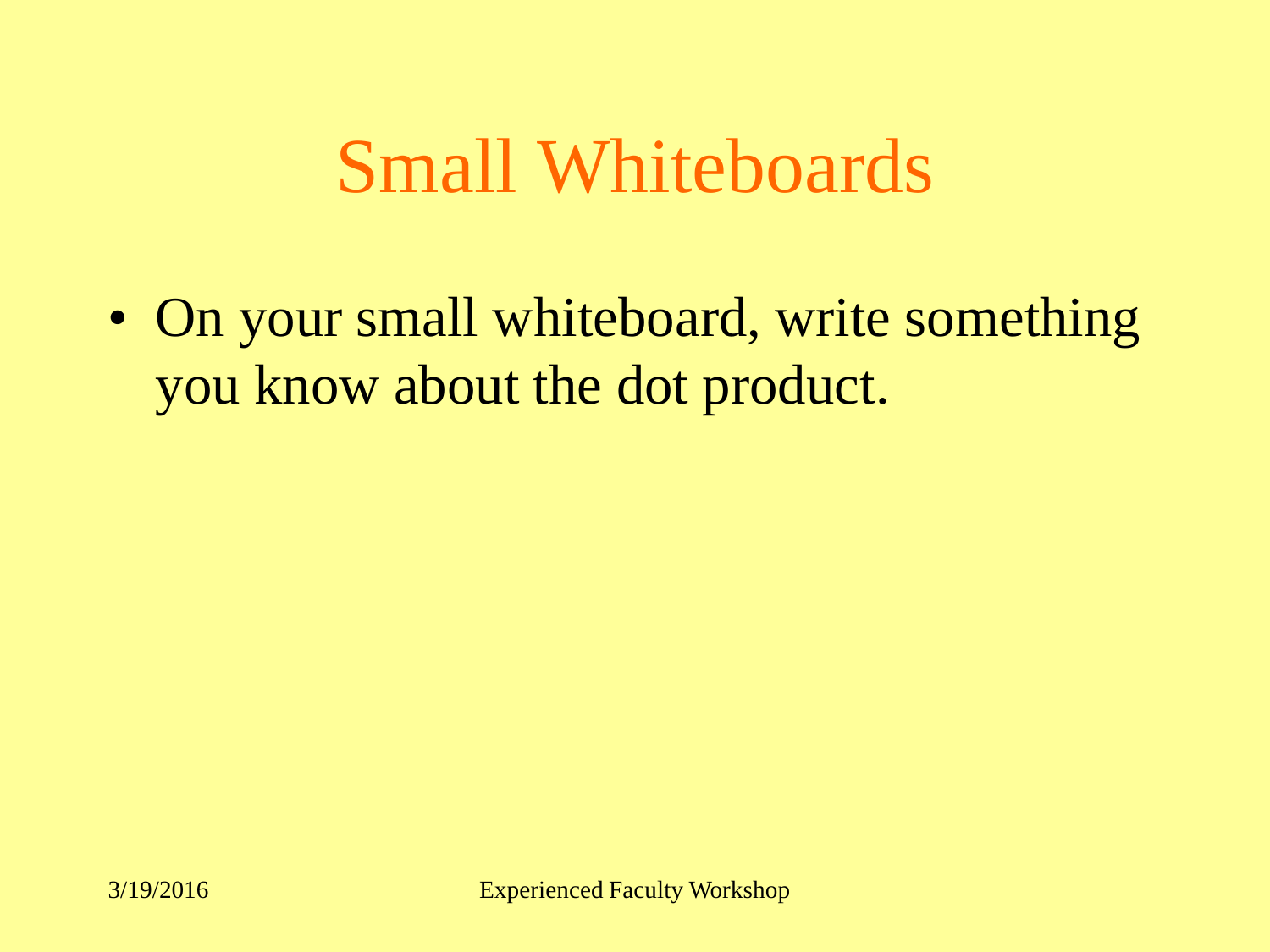## Using Small Whiteboards

- Make it safe to be wrong:
	- Insist that students answer, but allow a question mark.
	- Make answers anonymous at first.
- Different types of questions:
	- Review, comparing multiple representations.
	- Bring out common problems.
- Model professional problem-solving.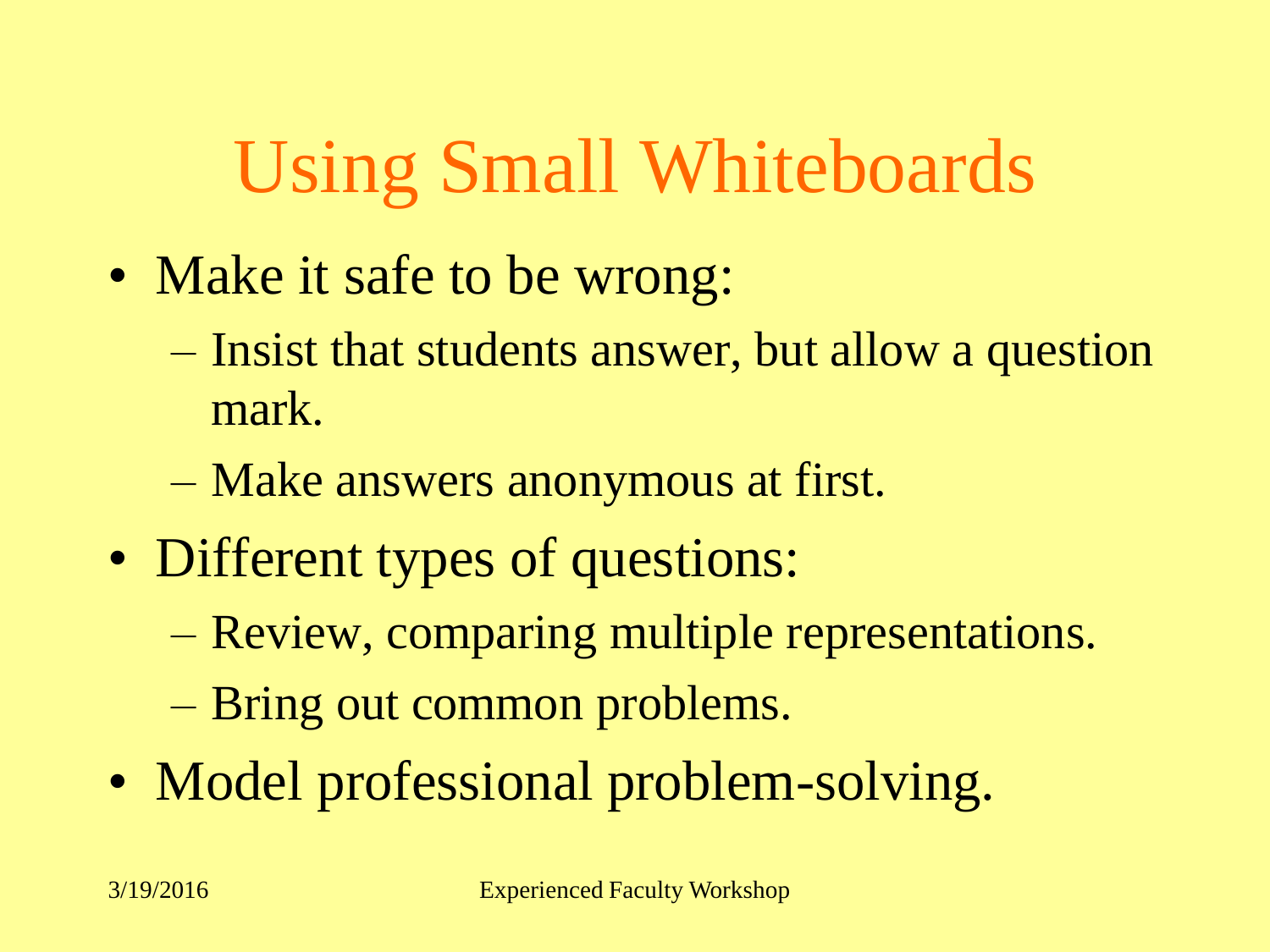Affordances of Small White Board Questions

- Allow the instructor to see if everyone is on the same page.
- "Quiet" members of the class are encouraged to participate.
- Students vie to have their answers chosen.
- Keep everyone engaged and awake.
- Professional development: communication skills.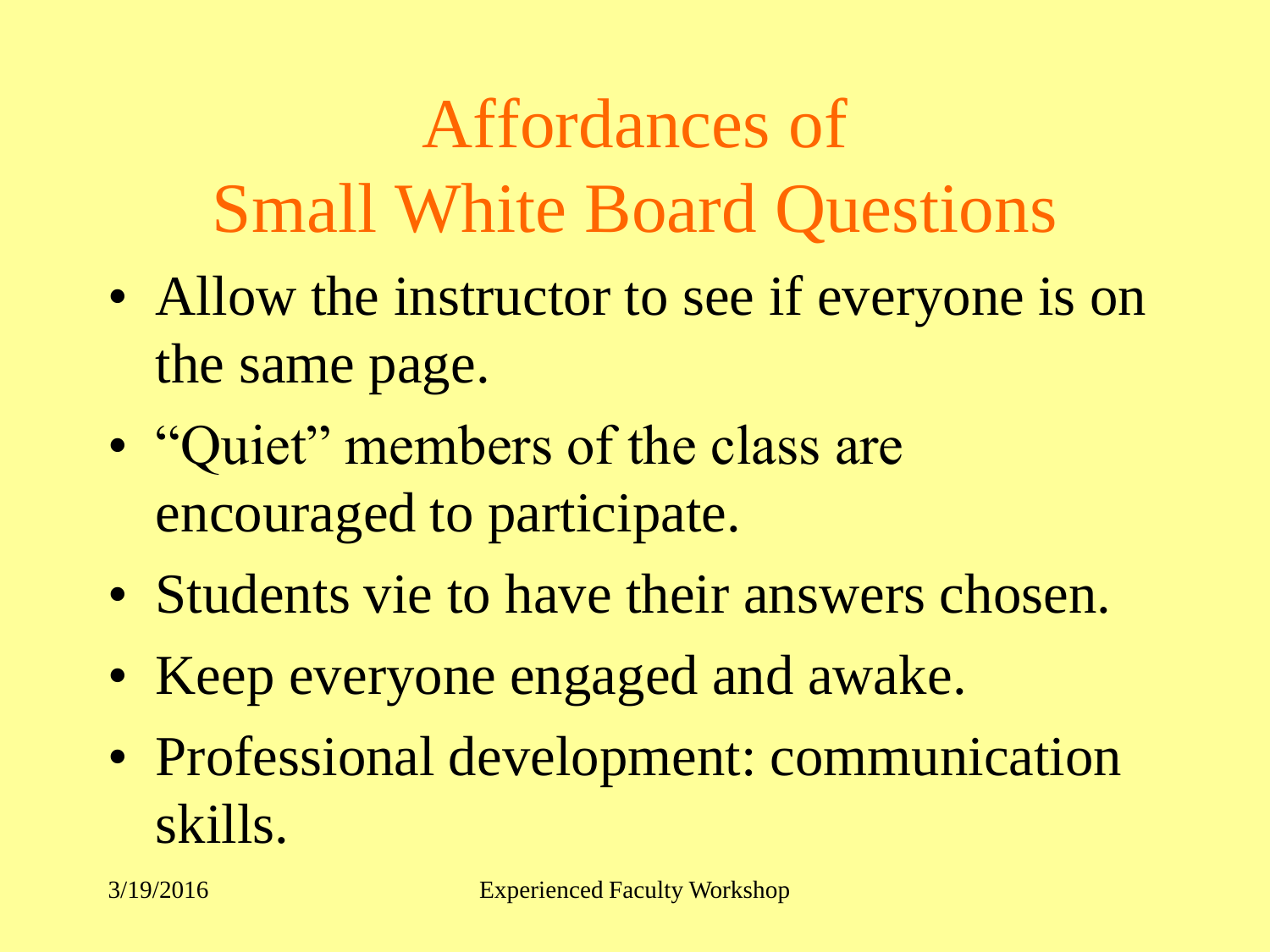## Teaching Principle

• Don't try to answer a question that students don't yet have.

## Suggestion

• Use active engagement to prime "the teachable moment."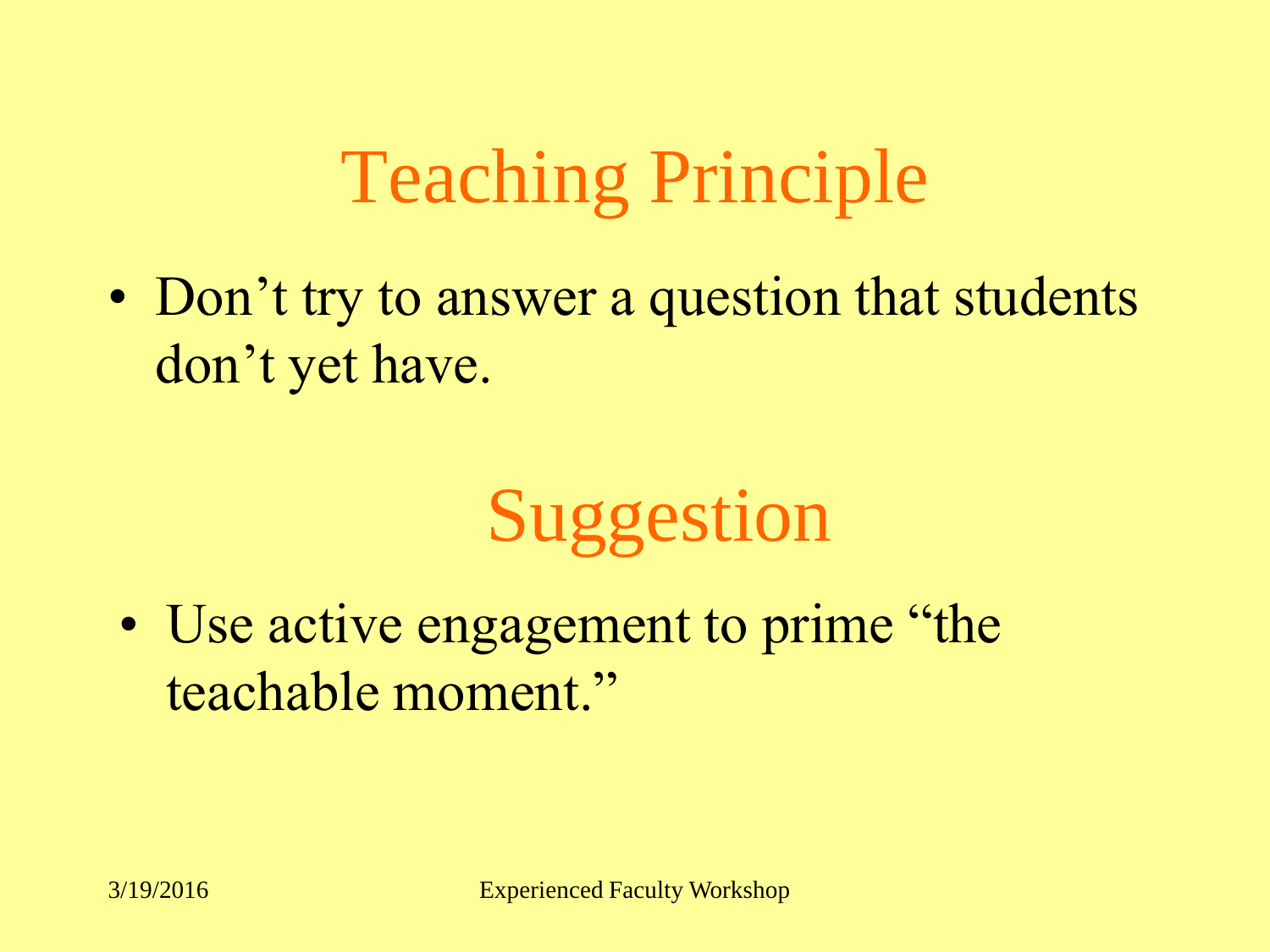## Compare and Contrast Activities

- On your medium whiteboards, construct a square grid of points, approximately two inches apart, at least 7 by 7. r
- I will draw an origin and a vector  $k$
- For every point on your grid, imagine drawing the position vector *r* • I will draw an origin and a vector  $k$ <br>
• For every point on your grid, imaginary drawing the position vector  $\dot{r}$ <br>
• Calculate  $\dot{k} \cdot \dot{r}$  and label the point.<br>
• Connect the points with equal value r<br>1
- Calculate  $k \cdot \overline{r}$  and label the point. <sup>r</sup> <sup>r</sup>
- Connect the points with equal values of  $k\cdot \bar{r}$ <sup>r</sup> <sup>r</sup>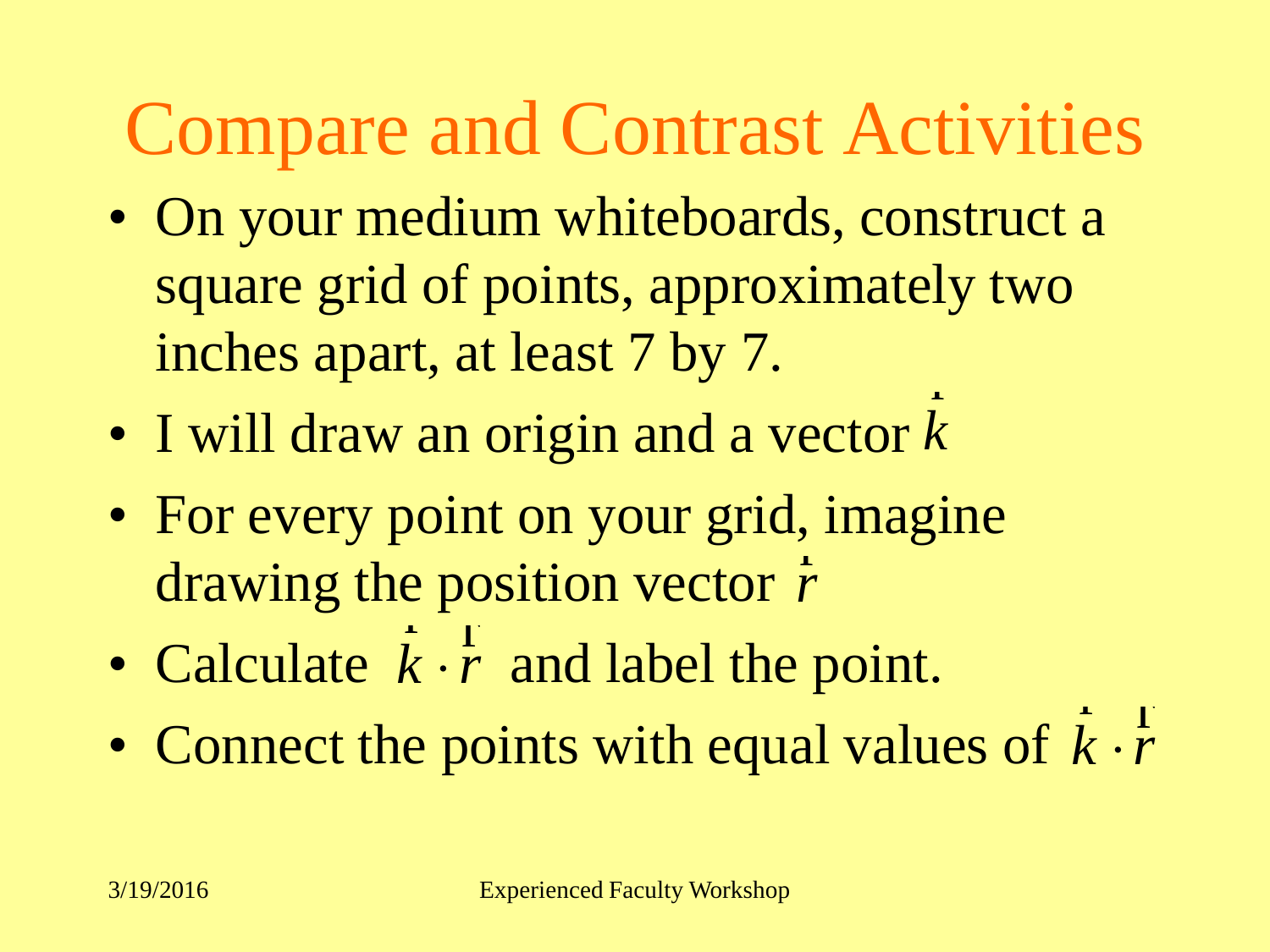#### Effective Activities

- Are short, containing approximately 3 questions.
- Ask different groups to apply the same technique to different examples.
- Involve periodic lecture/discussion with the instructor.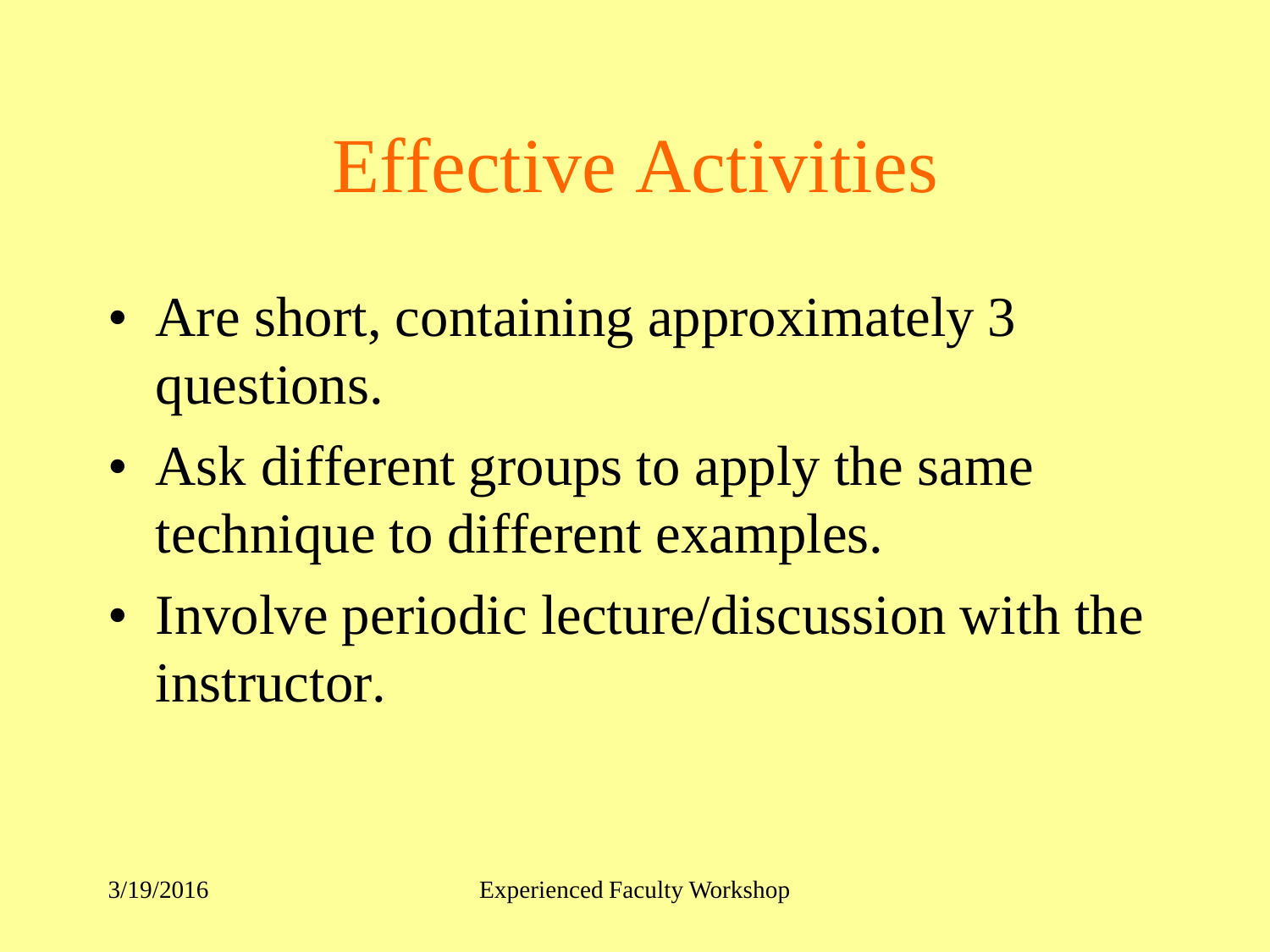#### Affordances of Medium Whiteboards

- Provide the opportunity:
	- to develop and practice problem-solving strategies,
	- to compare and contrast answers,
	- for mini-presentations,
	- to discuss synthesis, evaluation, decisionmaking, etc.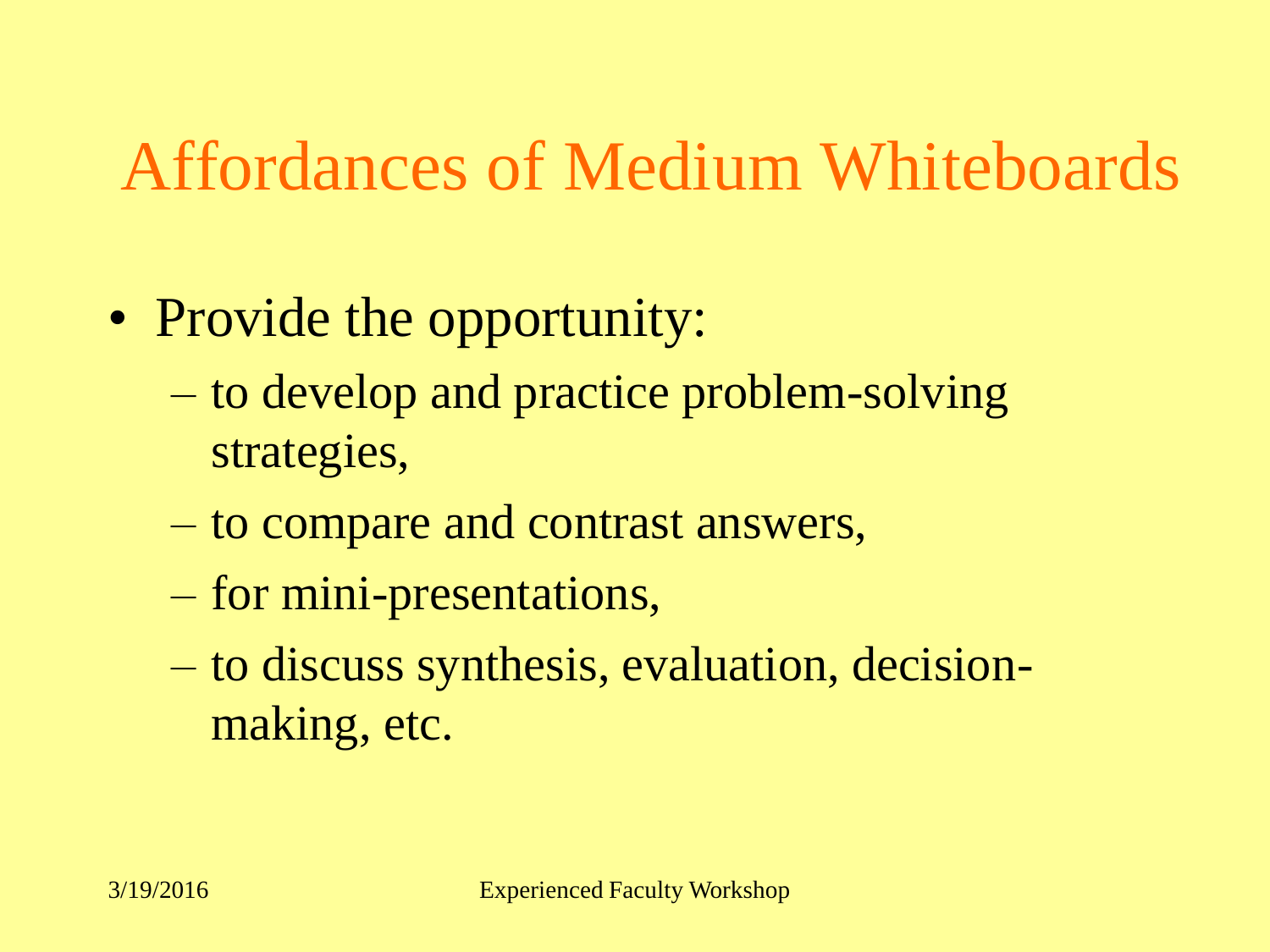## Teaching Principle

- To become good problem-solvers, students must LEARN to move smoothly between multiple representations.
- Students must develop a "rich concept" image" for many physical concepts Suggestion
- Use activities that require students to go back and forth between multiple representations.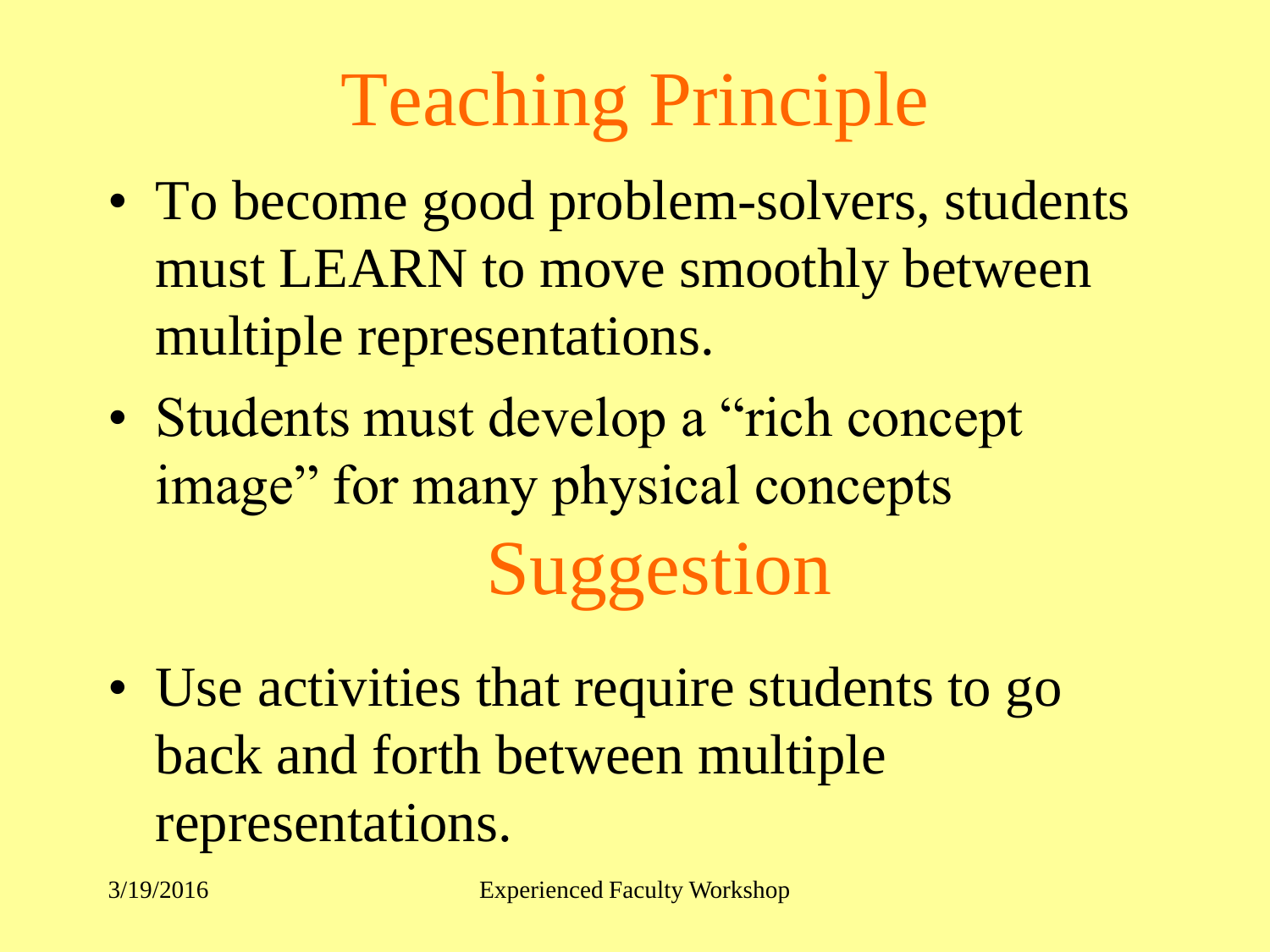## Multiple Representations

1. Flux is the total amount of electric field through a given area.





2.

3.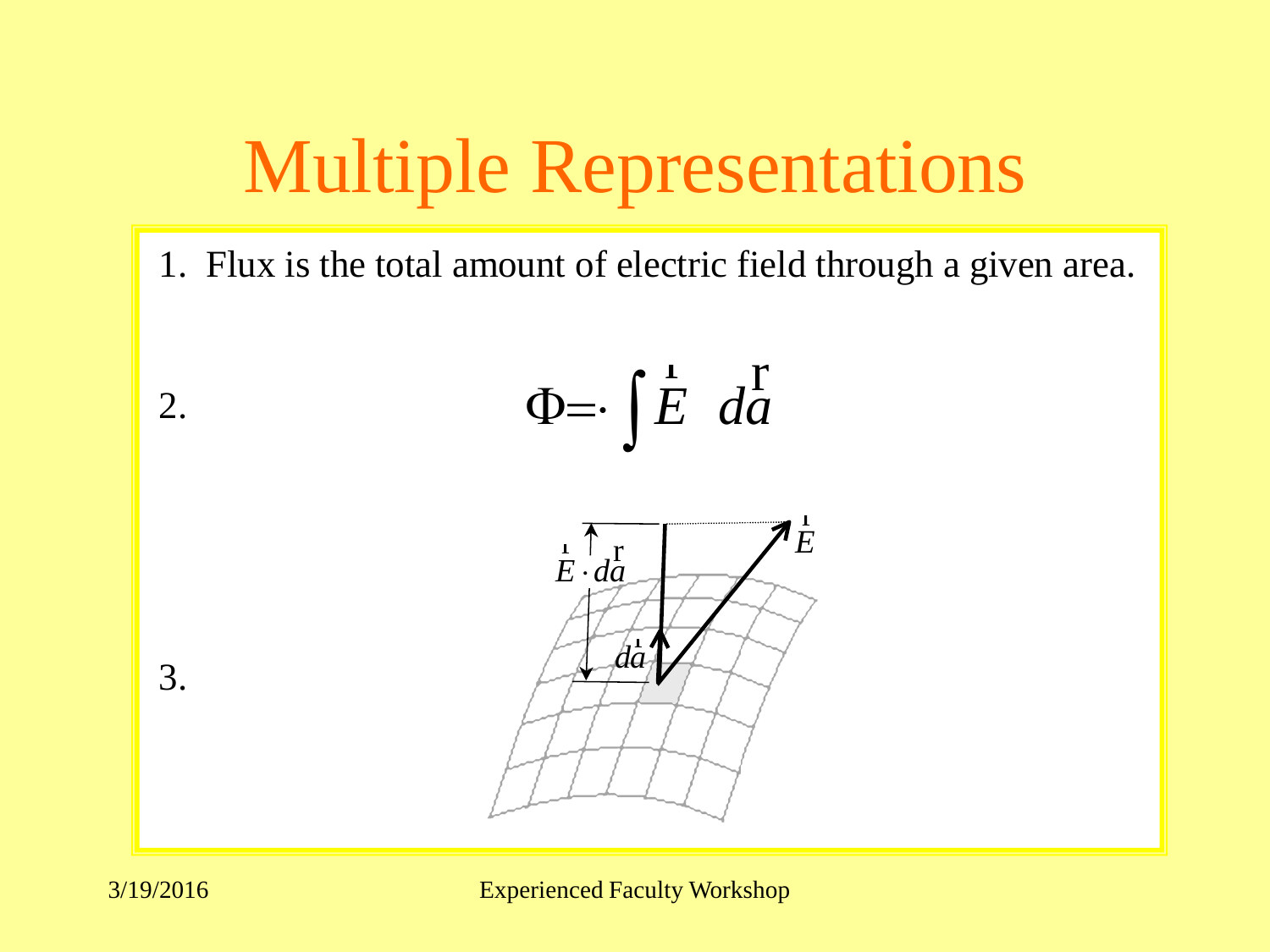|                  | Ket              | <b>Function</b>                                                                                                       | Matrix                                                                                                                                                                                   |
|------------------|------------------|-----------------------------------------------------------------------------------------------------------------------|------------------------------------------------------------------------------------------------------------------------------------------------------------------------------------------|
| Hamil-<br>tonian | $\hat{H}$        | $-\frac{\hbar^2}{2m}\frac{d^2}{dx^2}$                                                                                 | $\begin{array}{ccc} \left \langle E_{_1} & 0 & 0 & \mathrm{L} \ \ 0 & E_{_2} & 0 & \mathrm{L} \end{array} \right)$<br>$\begin{bmatrix} 0 & 0 & E_3 & L \end{bmatrix}$<br>$M$ $M$ $M$ $O$ |
| Eigen-<br>state  | $\vert n\rangle$ | $\psi_n(x) = \sqrt{\frac{2}{L}} \sin\left(\frac{n\pi}{L}x\right)$                                                     | $\mathbf{0}$<br>$\overline{1}$<br> 0 <br>K<br>$\begin{pmatrix} 0 \\ 0 \end{pmatrix}$<br>$\Big\vert 0 \Big\vert$<br>$\overline{0}$<br>M                                                   |
| Coeff-<br>icient |                  | $c_n = \langle n   \psi \rangle$ $c_n = \int_0^L \sqrt{\frac{2}{L}} \sin \left( \frac{n \pi}{L} x \right) \psi(x) dx$ | c <sub>1</sub><br>$\blacksquare$<br>(0 L 1 L)<br>$c_n$<br>$\overline{\mathbf{M}}$                                                                                                        |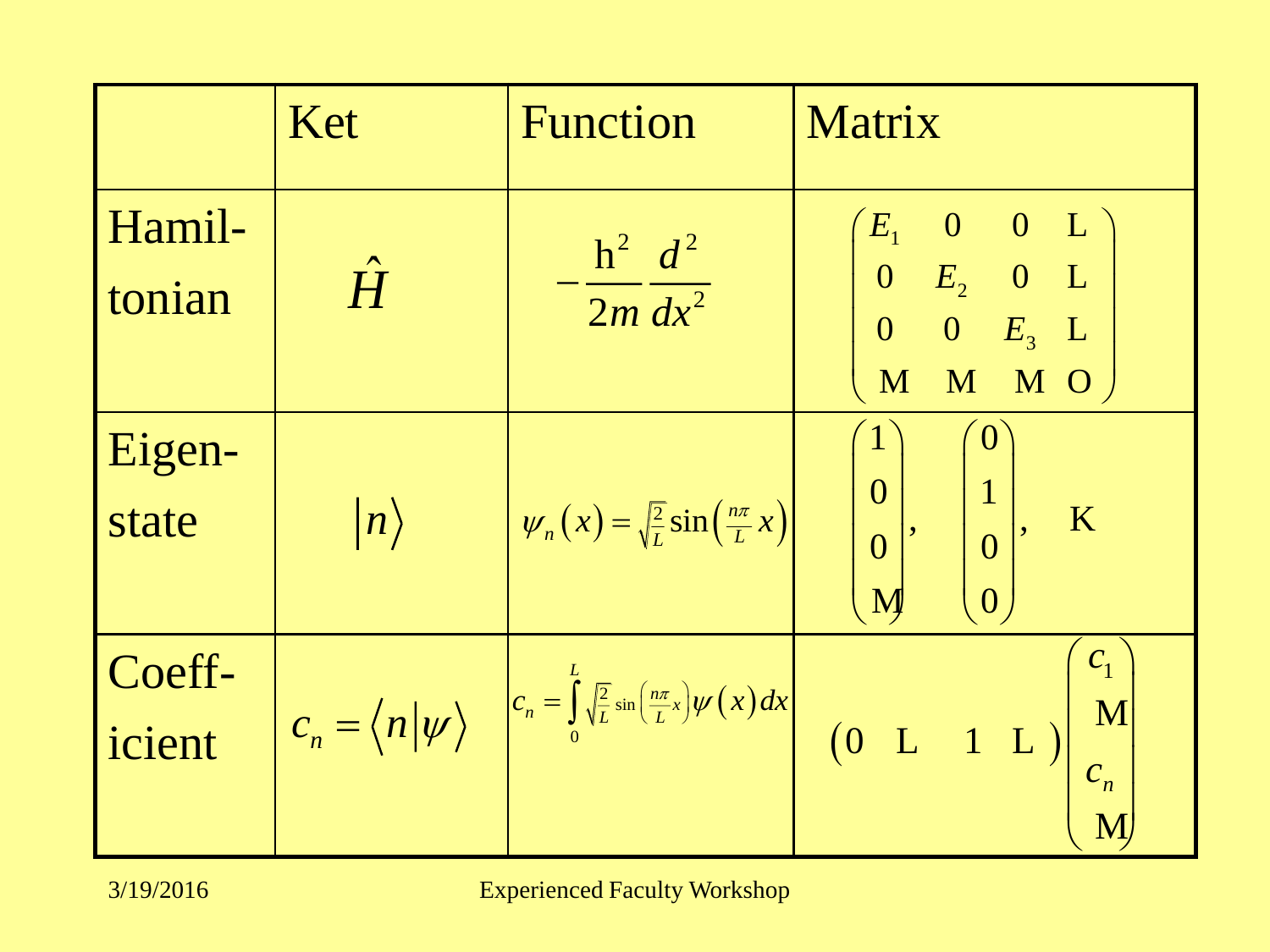### Complex Numbers

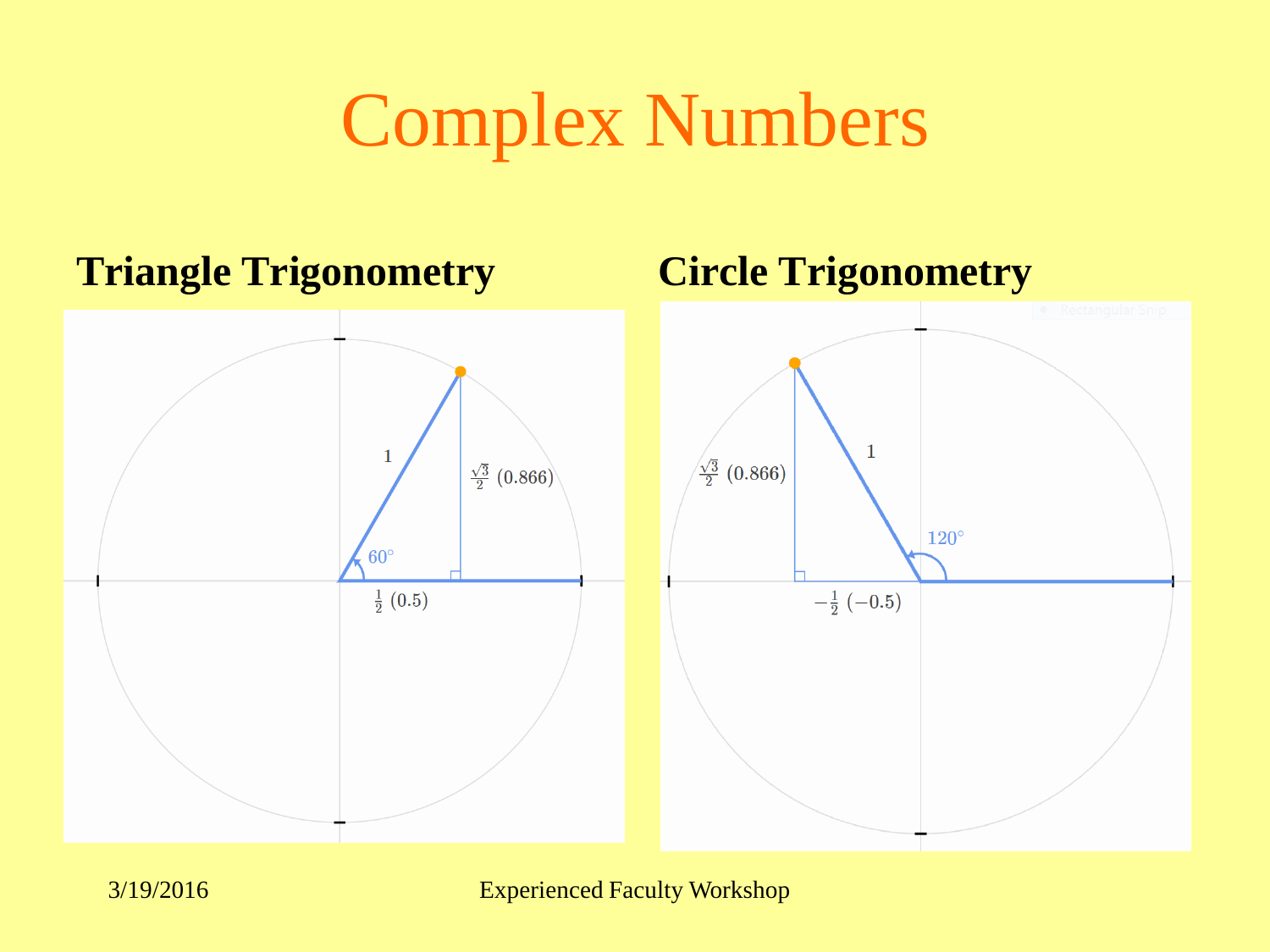## Kinesthetic Activities

- Stand up.
- Your left shoulder is the origin.
- Rotate your left arm to show the whole complex plane.
- Straight out in front of you, represents reals.
- Straight up represents the pure imaginaries.

• Show 
$$
\frac{1}{\sqrt{2}}(1-i)
$$
  
4/6/2013  
Experienced Faculty Workshop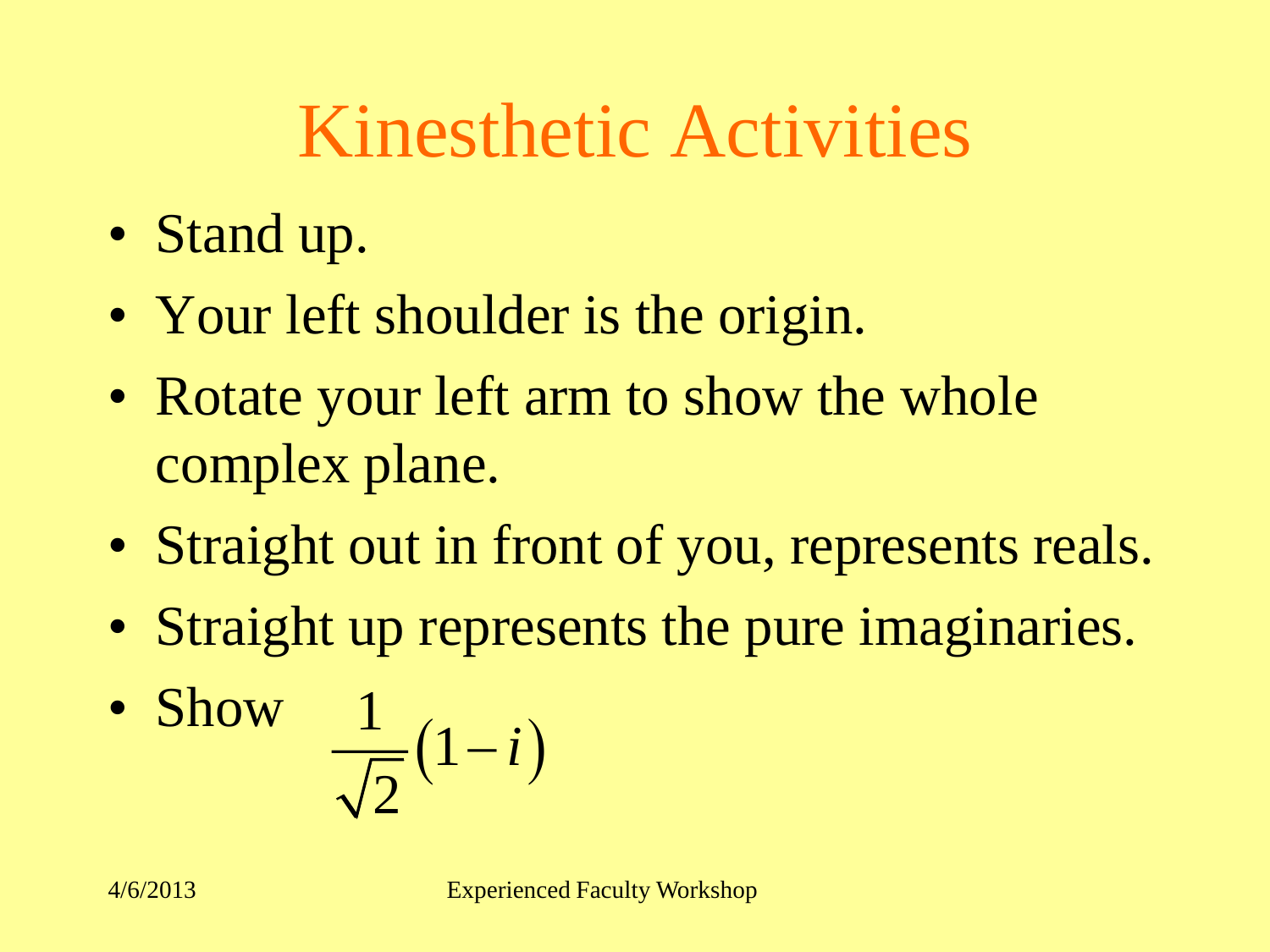## Spin 1/2 Systems

- Choose a partner.
- Together, show the state

$$
\left|+\right\rangle_{y} B \frac{1}{\sqrt{2}} \begin{pmatrix} 1 \\ i \end{pmatrix}
$$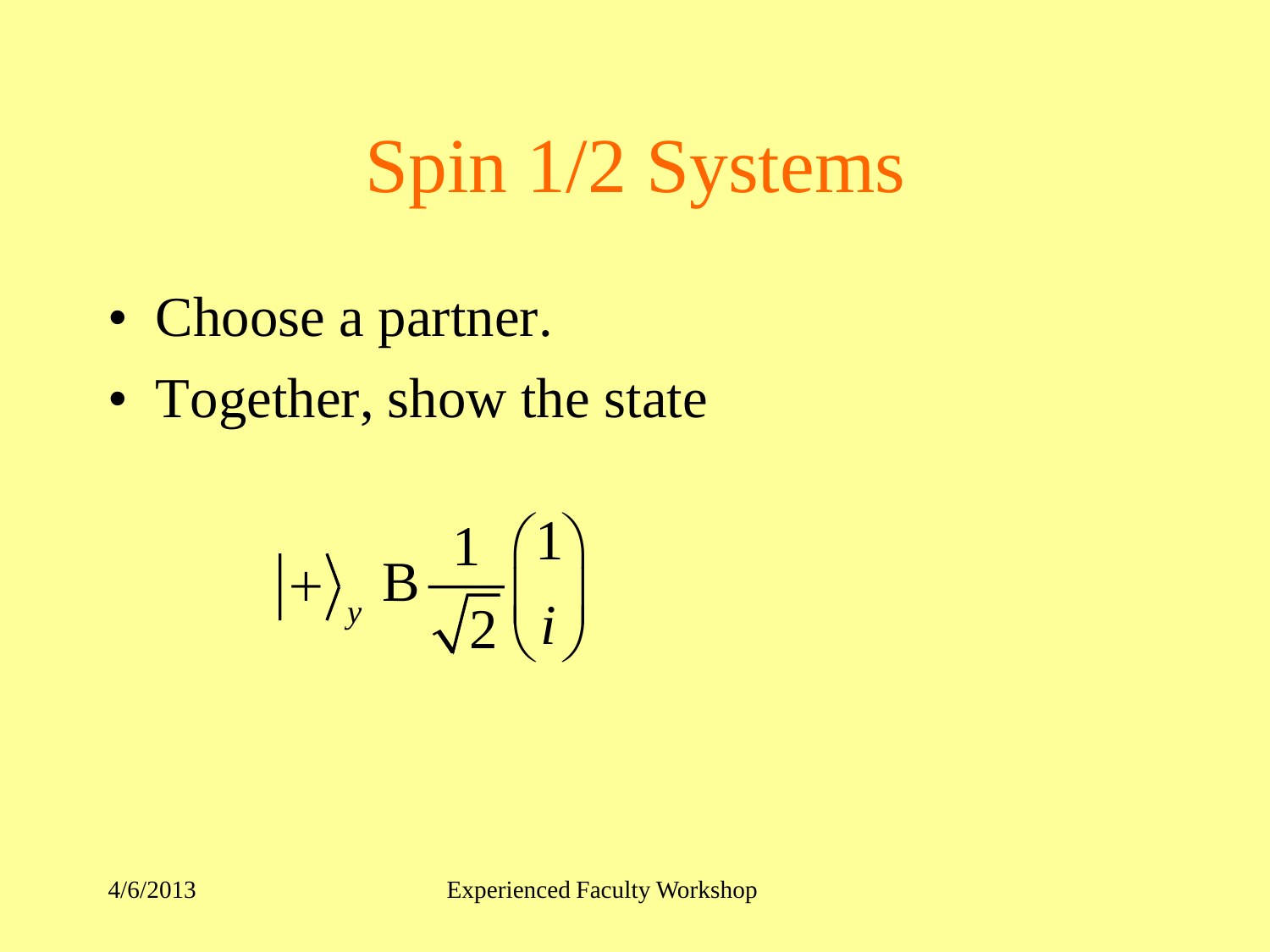#### Assessment

- Formative assessment.
	- What is going on is often not what you think.
	- Graded vs. ungraded?
- Pre/post tests of individual activities.
	- Time on task.
- Homework and exams.
- Interviews.
- Focus groups/exit interviews.
- Pre/post tests of whole courses. 3/19/2016 Experienced Faculty Workshop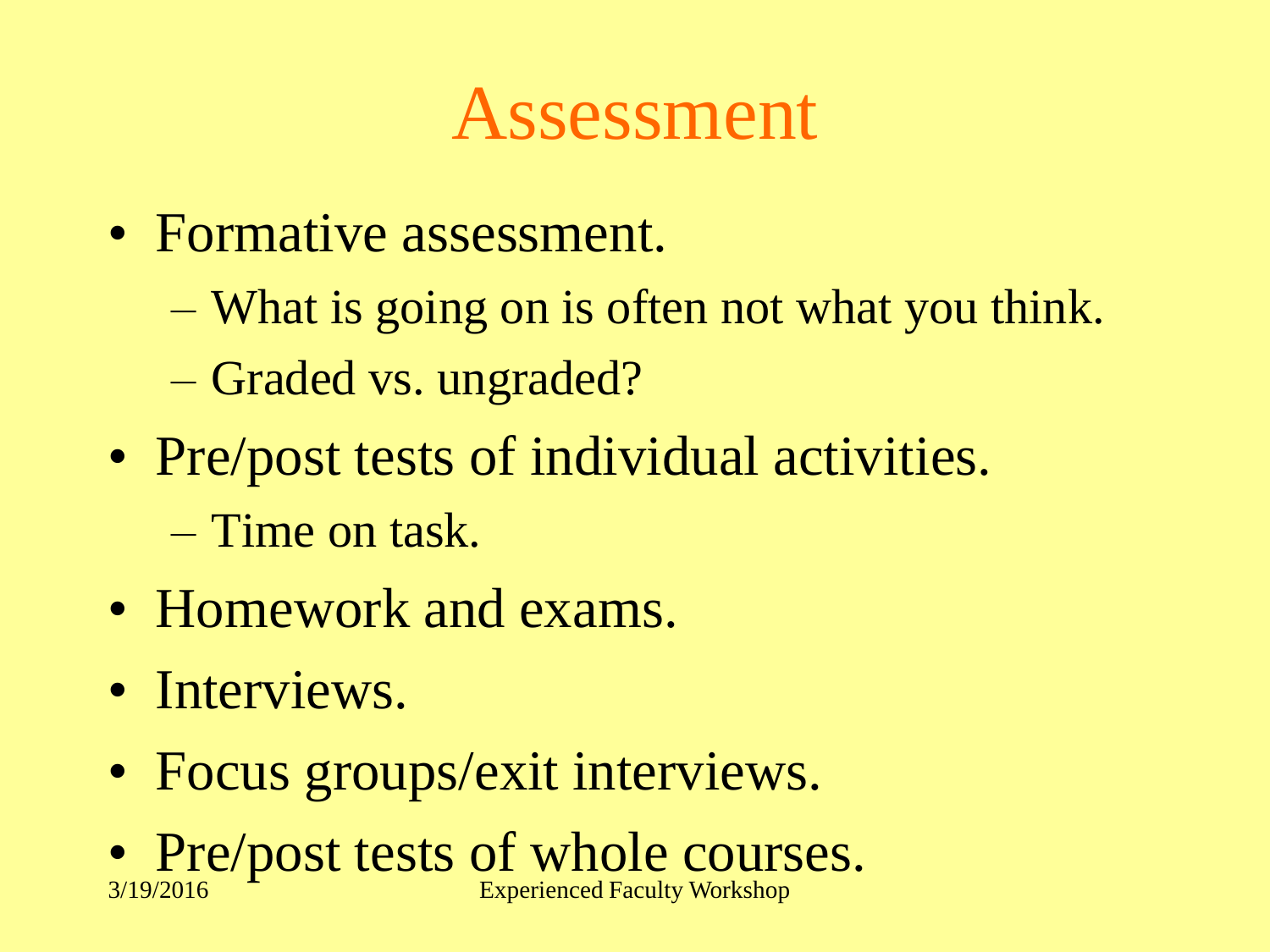#### Resources

- Activities website:
	- [physics.oregonstate.edu/portfolioswiki](http://www.physics.oregonstate.edu/portfolioswiki)
- Textbooks:
	- physics.oregonstate.edu/BridgeBook
	- McIntyre (QM), Dray (SR)
- University of Colorado
- ComPADRE
	- compadre.org